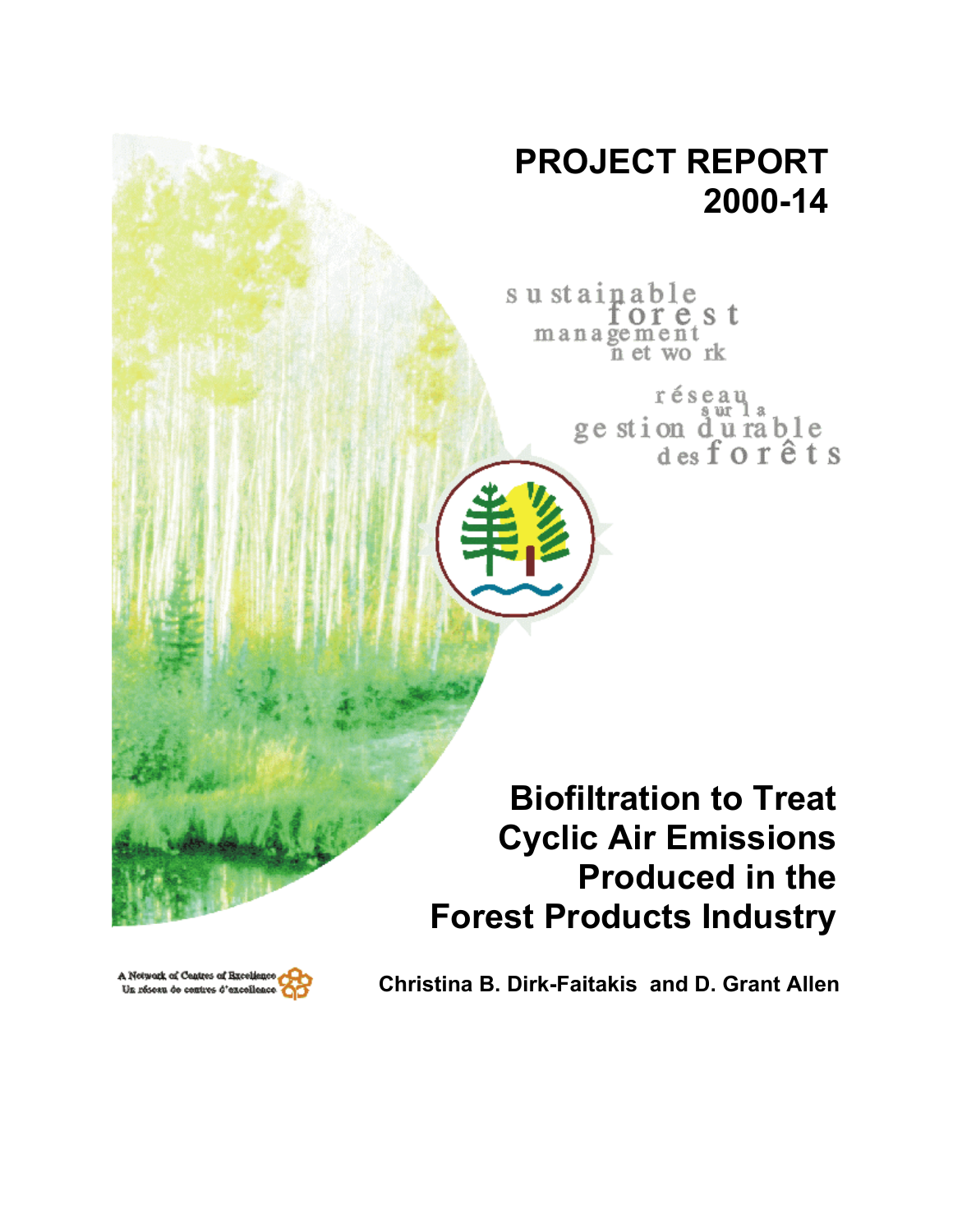For copies of this or other SFM publications contact:

Sustainable Forest Management Network G208 Biological Sciences Building University of Alberta Edmonton, Alberta, T6G 2E9 Ph: (780) 492 6659

> Fax: (780) 492 8160 http://www.ualberta.ca/sfm/

> > ISBN 1-55261-074-8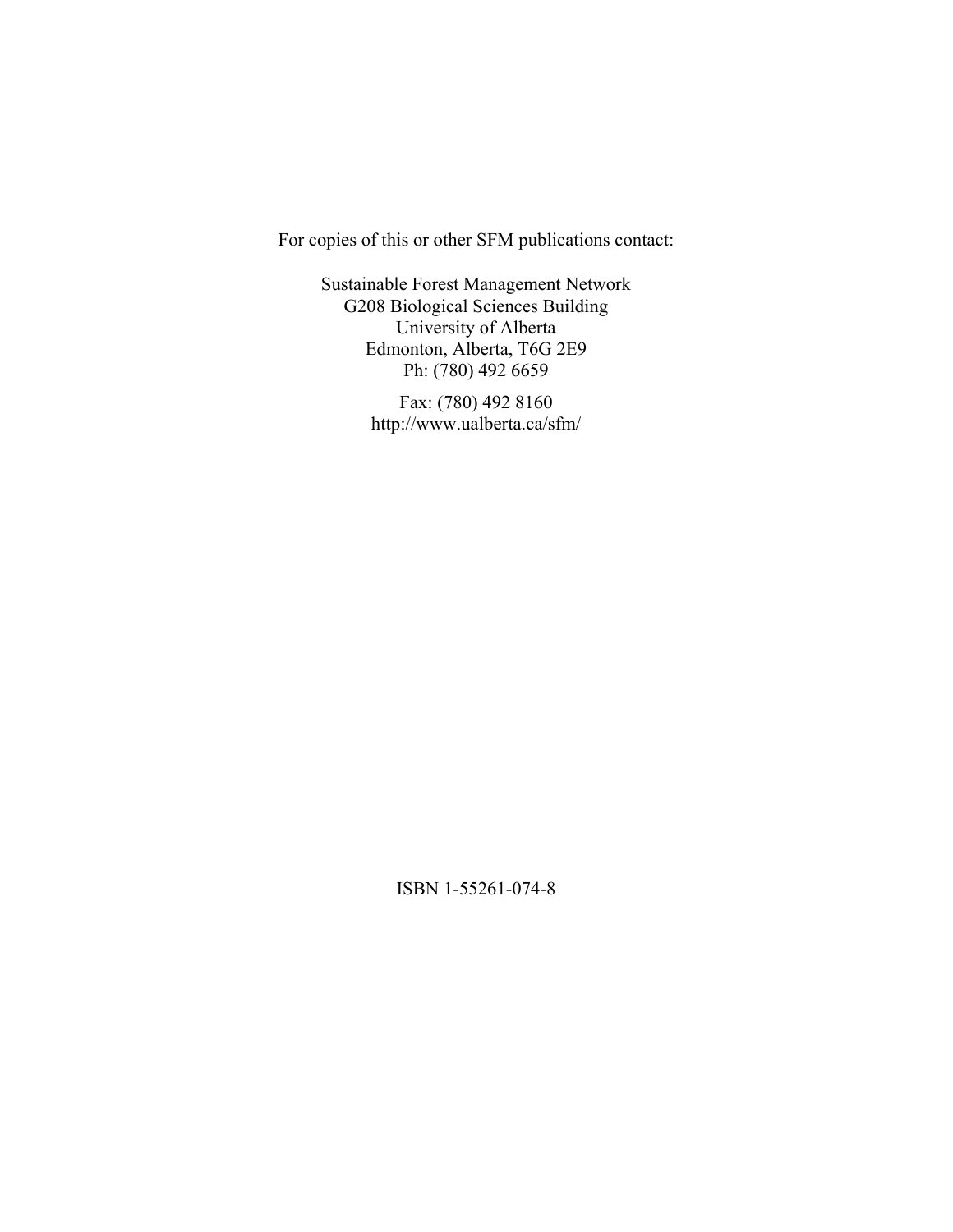# **Biofiltration to Treat Cyclic Air Emissions Produced in the Forest Products Industry**

**Final Project Report** 

SFM Network Project: Biofiltration of Gaseous Emissions from Forest Products Manufacturing

by

# **Christina B. Dirk-Faitakis and D. Grant Allen**

Pulp & Paper Centre, and Department of Chemical Engineering and Applied Chemistry University of Toronto, Toronto, Ontario

**July 2000**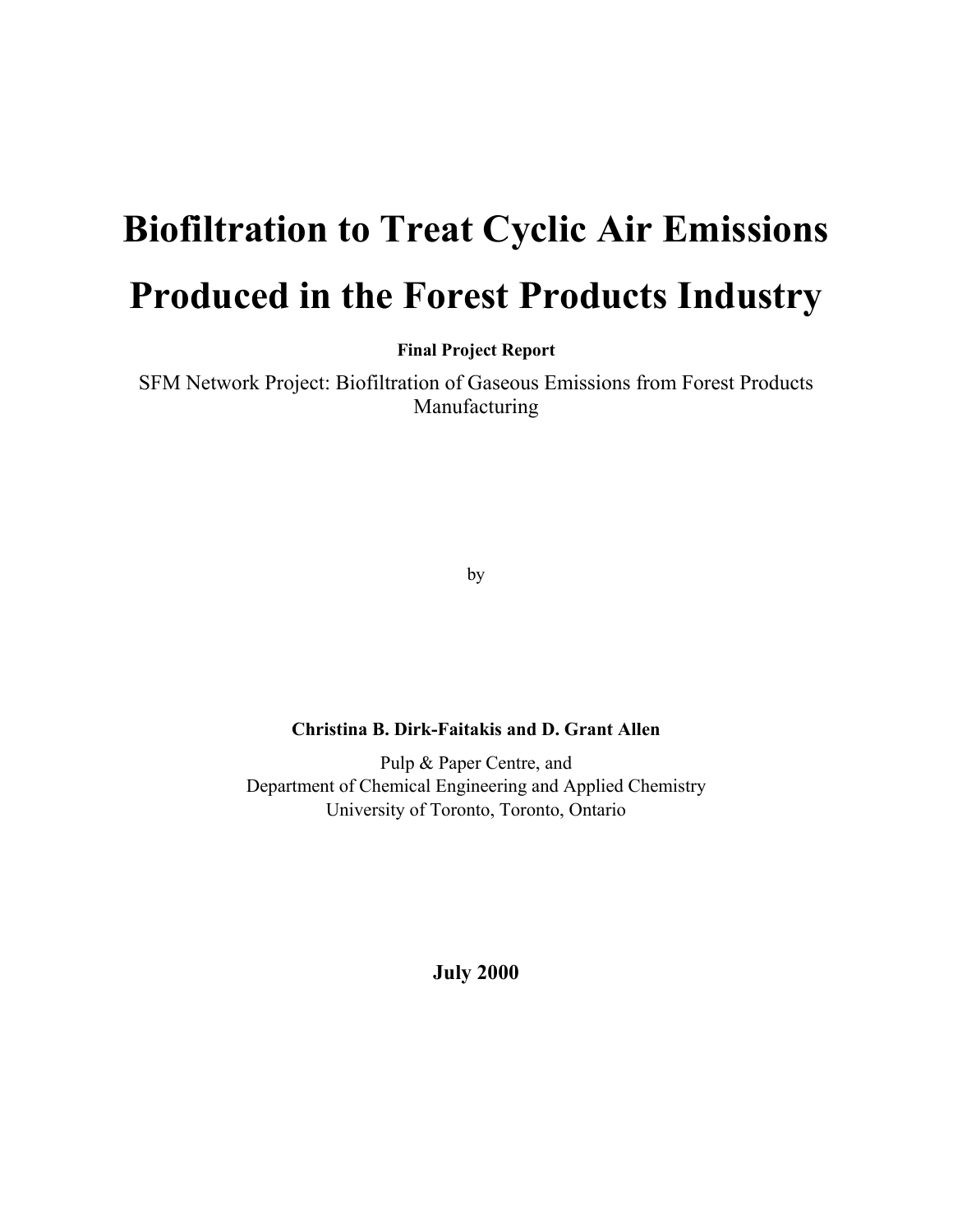# **EXECUTIVE SUMMARY**

This research project investigates the use of biofiltration as an economical and energy efficient method to treat gaseous emissions from pulp and paper and wood processing operations. Biofiltration is an air pollution control technology that involves passing the polluted gas stream through a packed bed containing microorganisms that degrade the pollutant. It is a technology that is well suited to treating low concentration emissions where combustion or adsorption technologies are not appropriate. In addition, biofiltration may have a significant advantage in the wood processing industries since there is the potential to use waste wood as the packing that would be available on site. Although biofiltration is utilised to control a variety of continuous emissions involving odour and volatile compounds, its application to periodic emissions has not been systematically studied. Air emissions from certain processes (eg. brownstock washers, tank vents, and press vents) are cyclic in nature, having pollutant concentrations varying on time scales of the same order of magnitude as the residence time of a biofilter. Fluctuating air emissions at longer time scales (i.e. on the order of hours and days) are characteristic for industries having emissions only during operating hours and are on the same time scale as the doubling time of microorganims.

The objectives of this research are to examine the impact of cyclic loading on biofilter performance. The experiments involved running three biofilters in parallel with all conditions the same except the inlet concentration of the pollutant. One biofilter (control) received a constant concentration stream; the other two biofilters had the inlet pollutant concentration varying in a sinusoidal fashion with a given period and amplitude. All three biofilters received the same average pollutant loading. A mathematical model of the dynamic process has also been developed.

At the given set of operating conditions with a cycle frequency of 10 minutes, all three biofilters had similar removal rates and were able to achieve >80% removal with a loading rate of 30 g  $\alpha$ -pinene·m<sup>-3</sup> bed·h<sup>-1</sup>. These results indicate that steady state and cyclic operation are similar at this cycle frequency and that periodic operation is not a problem for a biofilter. These results are consistent with a mathematical model of the process, with the assumption that the kinetics of the microbial community are the same for cyclic or steady state operation. This indicates that results obtained from steady state studies can be directly applied to periodic emissions such as emissions from press vents. A maximum elimination capacity of 40 g  $\alpha$ -pinene·m<sup>-3</sup> bed·h<sup>-1</sup> was observed across the first section of the biofilters.

As the cycle periods increases, biofilter performance begins to decrease. Biofilter performance at the beginning of the 'on' cycle is poorer in comparison to performance at end of the cycle period. Decreases in removal efficiencies of 4% and 13% were observed for cycle periods of 24 hours and 6 days, respectively, where the average  $\alpha$ -pinene loading rate during the 'on' cycle was  $50 \text{ g} \cdot \text{m}^{-3}$  bed $\cdot \text{h}^{-1}$ . In both experimental runs nutrient and humidity requirements played an important role in maintaining high levels of  $α$ -pinene removal.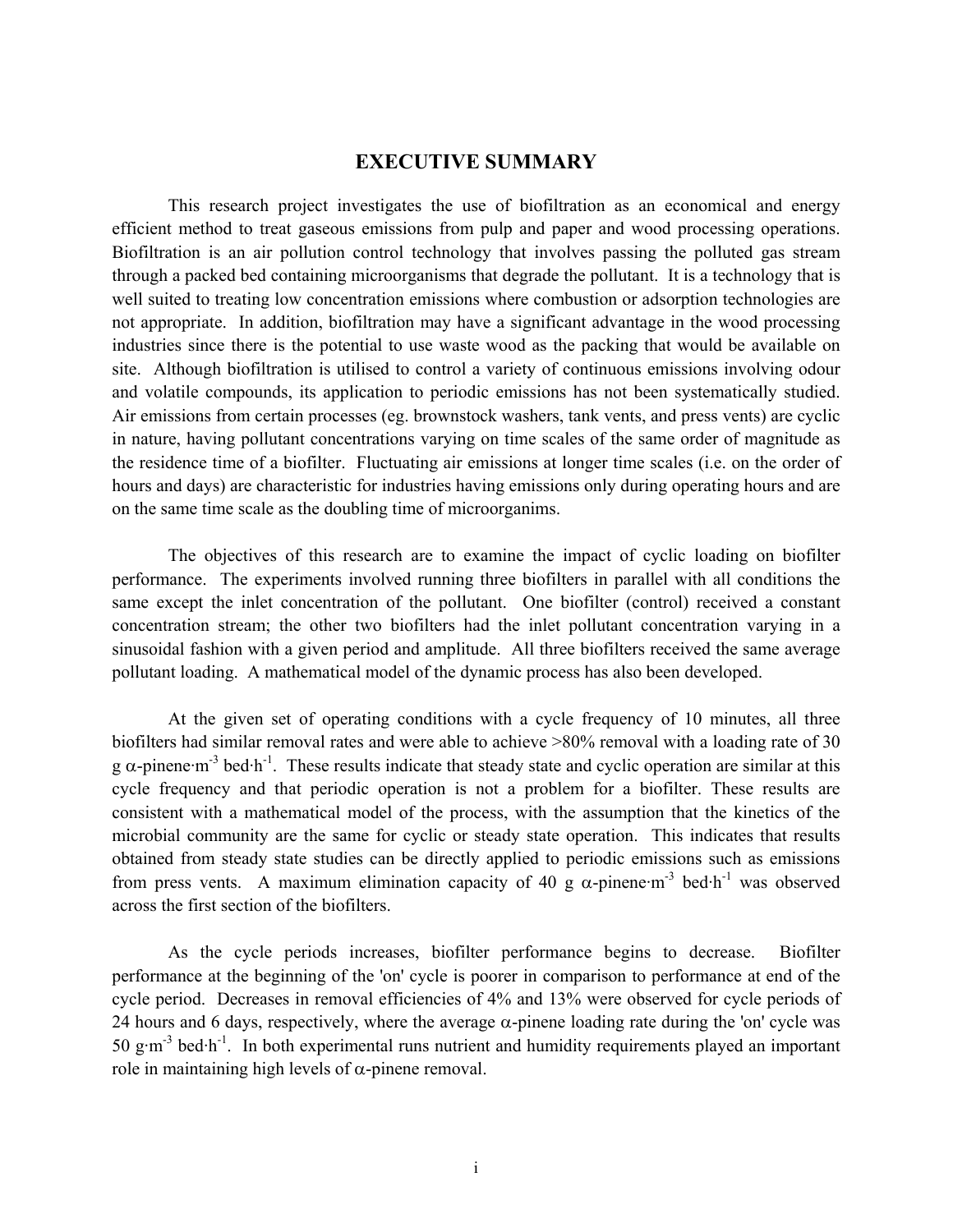# **ACKNOWLEDGEMENTS**

The authors would like to thank the Sustainable Forest Management Network Centres of Excellence for funding the project and to the National Science and Engineering Research Council (NSERC) for providing a postgraduate scholarship.

The authors would also like to acknowledge the work and collaboration of:

Deborah Leung, a high school co-op and summer student for her numerous hours spent in the lab. The laboratory assistance of summer student Elissa Schaman and Dr. James Lu is also acknowledged. The collaboration of Dr Yang He and Dr. Madjid Mohseni in the model development are gratefully acknowledged.

We would also like to acknowledge the advice of Dr. Richard Coleman and Dr. Karen Budwill, of the Alberta Research Council and Dr. Alpha Barry of Forintek Canada Corp.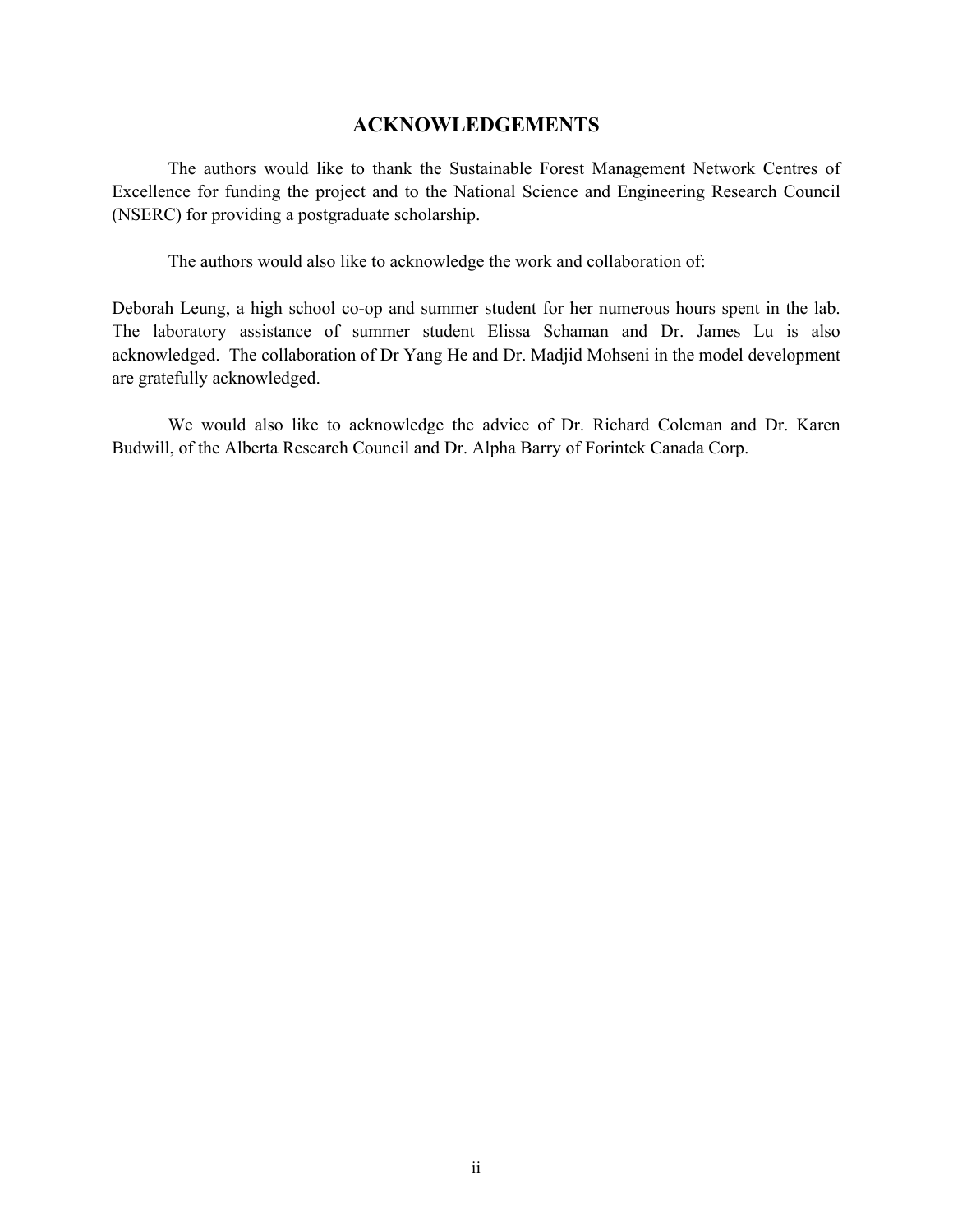# **INTRODUCTION**

Through Title III of the Clean Air Act Amendments of 1990, the US Environmental Protection Agency has classified 189 Hazardous Air Pollutants (HAPs) targeted for reduction by the year 2000, methanol being one of the pollutants on this list. Methanol is a compound that is the main HAP that is emitted in the pulp and paper industry. There are many other air emissions of concern produced throughout the forest products industry. Kraft pulp mills emit odorous Total Reduced Sulphur (TRS) compounds such as hydrogen sulphide, dimethyl sulphide, dimethyl disulphide, and methyl mercaptans. Pulp and paper mills in general are also emitters of Volatile Organic Compounds (VOCs) including methanol, and terpenes such as  $\alpha$ -pinene.

The types of emissions at a wood products facility in the manufacture of particle board and other laminated wood products depend upon the types of woods processed. During the manufacturing of oriented strand board (OSB) and particleboard from softwood (e.g. pine), phenol and formaldehyde (both HAPs), are typically emitted during press operations along with VOCs such as terpenes (e.g.  $\alpha$ - and  $\beta$ -pinene). In the manufacture of hardwood products, primarily methanol and formaldehyde are emitted (Togna et al. 1997). From an OSB mill (source material is Aspen) in Alberta, Canada, the major toxic components, as listed by the US EPA's CAAA, identified were: methanol, phenol, and formaldehyde. Other compounds identified in these emissions include: straight-chain alkanes  $(C_{16-25})$ ; formic, acetic, butyric, benzoic and propionic acid; aldehydes; and furans. Some of these compounds were emitted at concentrations that exceeded their threshold limit values (TLVs). Since many of the pollutants come directly from the wood, the type of wood stock used will determine the specific makeup of the emission to some extent. However, some of the compounds in press vent emissions are also due to the resins and press release waxes used during the process (Coleman and Dombroski 1996).

It is interesting to note that in the two year period between 1993-1995 an estimated \$394 million was spent by Canadian mills on Air Pollution Control (APC) (Sears et al. 1995). As environmental regulations move to tighten air emission limits, industries will continue to invest in a variety of technologies to treat their waste gases. Biofiltration is a promising alternative to other gas treatment technologies, particularly for distributed emission sources of dilute compounds where collection and combustion is not cost effective.

#### **Biofiltration Technology**

Biofiltration is an air pollution control technology that uses microorganisms to biologically degrade pollutants. A biofilter is essentially a packed bed reactor containing microorganisms growing in an active biofilm (Figure 1). This biofilm is supported on the reactor bed material (filter medium) usually consisting of some type of compost, peat, or soil material. The contaminated air stream passes through the filter medium where the pollutant is transferred from the vapour phase to the biofilm. The model pollutant being used in this study is  $\alpha$ -pinene, a volatile organic compound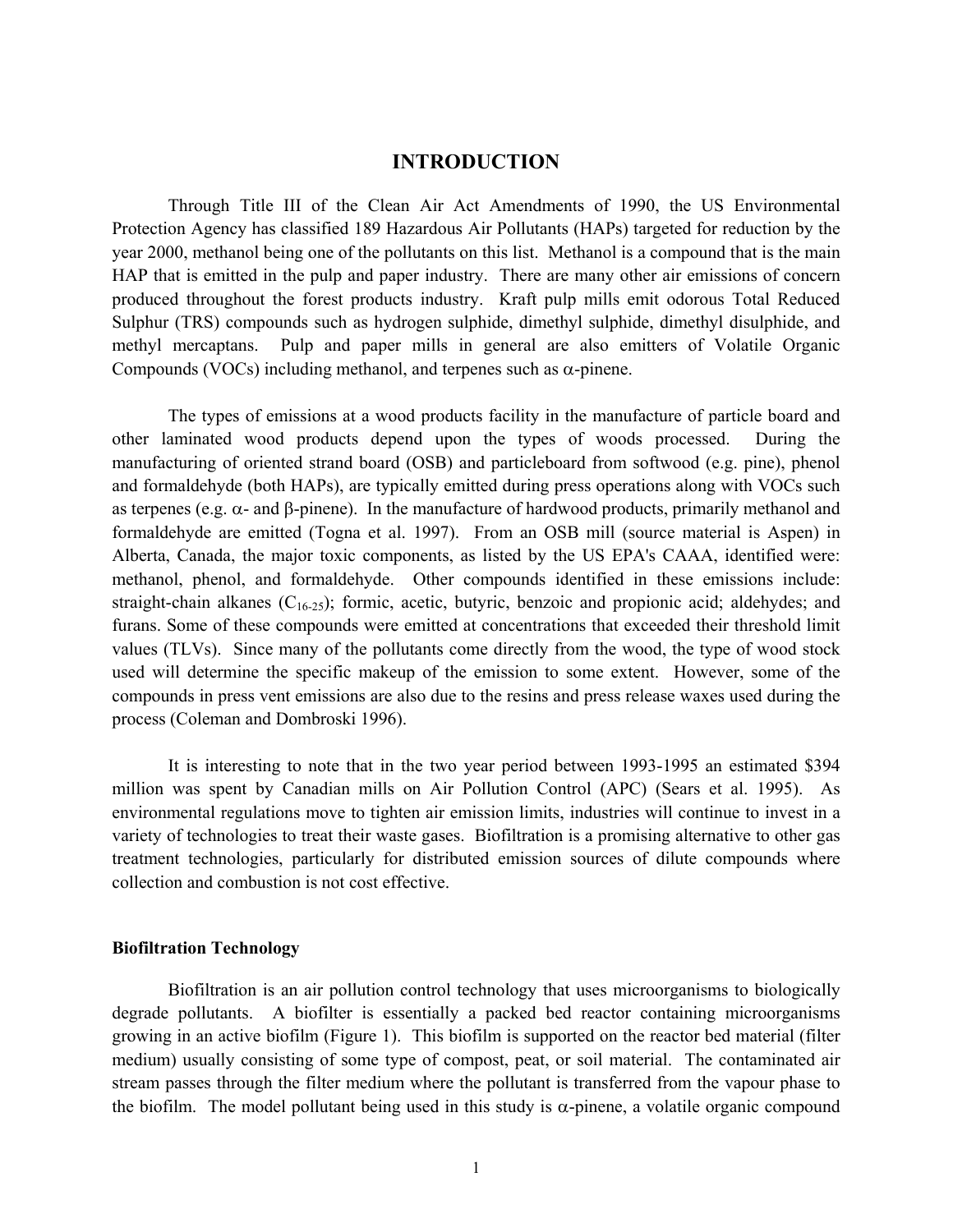that is naturally present in softwood species and is emitted during various wood processing operations. Alpha-pinene has a low water solubility and degrades more slowly than more watersoluble compounds such as methanol (Mohseni and Allen 2000). It is therefore considered a good model compound representative of others with low water solubility such as dimethyl disulphide.



Figure 1 - Biophysical model for the biofilter

Biofiltration has shown promise for treating large volumes of air emissions containing low concentrations of pollutants typical to pulp and paper industries. Biofiltration has been considered as a potential technology to be considered for Best Available Control Technology (BACT) for wood panelboard furnish material dryers (Lamb 1994). Although biofiltration has achieved widespread acceptance and successful application throughout Europe as a preferred method of treating contaminated, dilute waste gases, North American industries have been slow to follow this trend. One reason for this is that insufficient knowledge and experience exists on the different processes that occur during steady state and transient operation of the biofilter. Biofilter performance is dependent on many factors, including, the microbial community, contaminants to be degraded, and reactor operating conditions such as moisture content, pH, temperature, pressure, residence time, and nutrient availability. Microbial degradation kinetics play a vital role in the design and scale up of a biofilter and therefore, it is imperative that these be well understood and defined if biofiltration is to be used successfully in industrial applications.

#### **Motivation for Research**

Air emissions from certain processes such as brownstock washers, tank venting, and press vents in the wood processing industries are periodic in nature, and as such, the pollutant concentrations vary with time. This is due to the periodic nature of the process or unit operation producing the emission. Fluctuations can be the result of seasonal changes in operation, daily variations in operating conditions, and hourly and/or minutely variations due to process conditions and operation. It is difficult, if not impossible, to control the amounts of pollutants in the off gases and it is therefore impractical to control the concentration of contaminants in the air emission. Fluctuating concentrations may have a significant impact on biofiltration when one considers that the residence time,  $\tau$ , in biofilters is short (on the order of one minute) and on the same time scale as the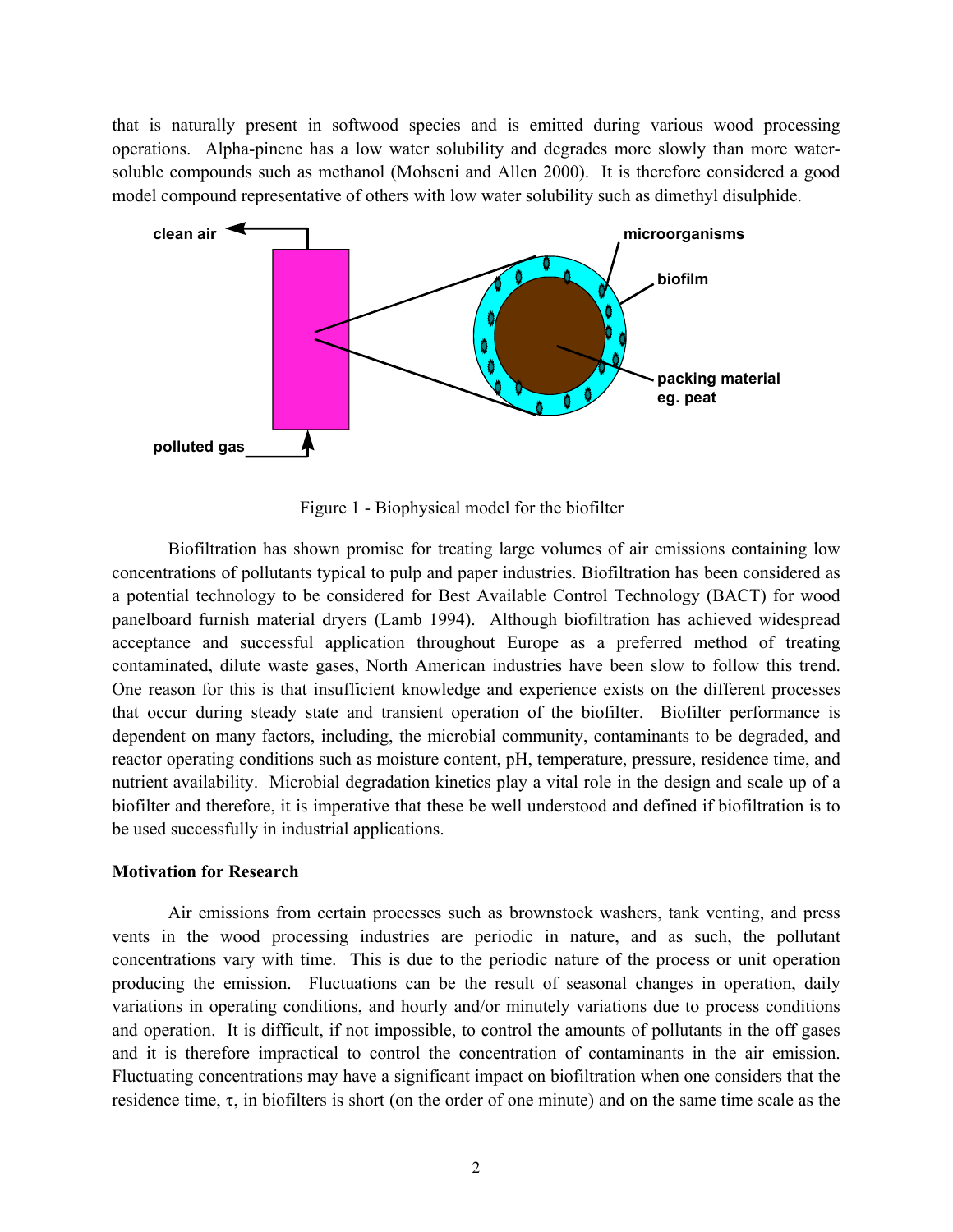concentration fluctuations. This is quite different in comparison with wastewater treatment where the residence time is much greater (on the order of days); in this case rapidly changing inlet concentrations may not affect treatment system performance since they are damped out in the reacting vessel. To date there has been no dedicated study in the area of high frequency, cyclic, concentration fluctuations on biofiltration performance.

#### **Research Approach**

The thrust of the work focuses on the impact of the cyclic nature of waste gas emissions on biofilter performance (degradation kinetics and transient response). We are particularly interested in examining how exposure to cyclic feeds influences the biofilter's capability to handle such variations in feeds in comparison with a biofilter that has run in steady state. It is quite conceivable that acclimation of the microbial population to cyclic operation is important for handling periodic episodes of high concentration and so this may also have application to situations where periodic excursions from 'steady state' occur.

The overall goals of this research project were to consider the impact of cyclic pollutant loading on biofilter performance and to develop a kinetic model to describe the cyclic behaviour and transient response of the biofilter. These objectives were carried out by running two long-term biofiltration experiments treating an  $\alpha$ -pinene laden waste gas in a biofilter packed with wood chip media. This was achieved by running three laboratory scale biofilters in parallel, two of which were treating a cyclically fluctuating pollutant gas stream and the third biofilter treating a constant concentration stream.

The first experimental run was carried out to monitor the performance of a cyclically operated biofilter at high cycle frequency and compare it to the performance a constant biofilter. The variation in the feed concentration cycled with a consistent frequency in the range encountered in many practical semi-batch operations (e.g. peak loads every few minutes as per a press vent). All three biofilters were receiving the same averaged pollutant loading (g of pollutant $\cdot$ m<sup>-3</sup> bed $\cdot$ h<sup>-1</sup>). Over the course of the experimental run, the total inlet loading to the biofilters was varied. In this way, the affect of cycle amplitude on cyclic biofilter operation was also studied. The biofilter packing material used for this run consisted of a wood chip/compost mixture.

The second experimental run was set-up to look at the affect of low cycle frequency and its affect on biofiltration operation. Again, cyclic behaviour was compared to a control biofilter operating at constant concentration. Two different cycle periods were investigated. A 24-hour cycle period was used to mimic an intermittent emission characteristic of an industry operating on 12-hour workdays. A 6-day cycle period was chosen to resemble a typical weekend shutdown period. The biofilter packing material used for this run consisted of a bark chip/compost mixture.

The unsteady state model for the cyclic biofilter was based on an existing steady state model and expanded to include the time derivative. As a first approximation, steady state kinetic parameters from the constant concentration biofilter where used in the unsteady state model.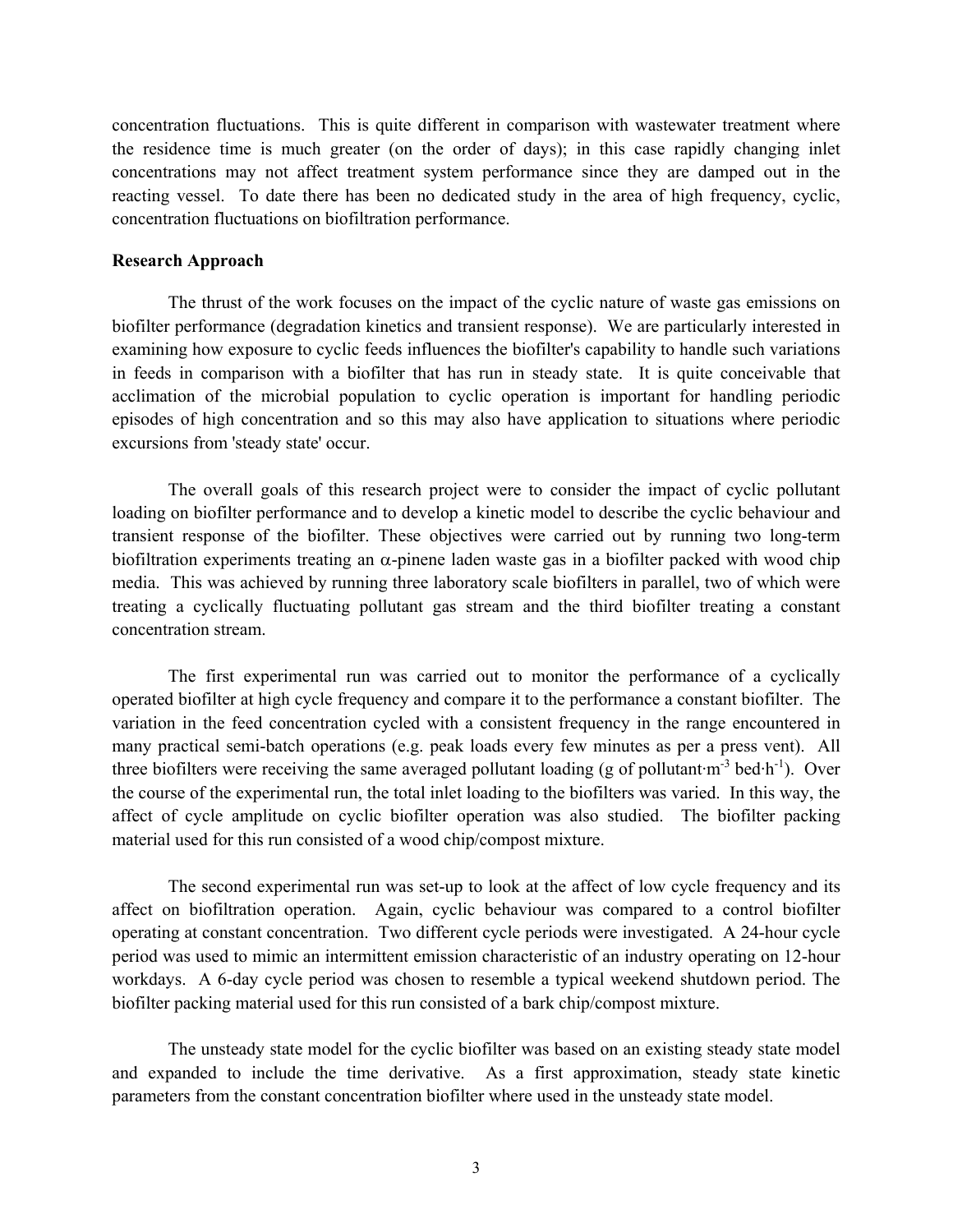# **SUMMARY OF DATA ANALYSIS**

#### **Experimental Methodology**

The experimental objectives were accomplished by setting up and operating a biofiltration system capable of generating a synthetic waste gas with cyclic concentration fluctuations. Three biofilters were operated in parallel. Two of the biofilters were operated cyclically with both biofilters running with the same cycle amplitude and frequency (replicates), and the third biofilter served as a control and was treating a constant concentration stream. All three biofilters received the same averaged pollutant loading. Figure 2 shows a schematic of the biofiltration set-up.



Figure 2 - Schematic of experimental biofiltration set-up

A synthetic waste gas was generated by bubbling air through liquid  $\alpha$ -pinene (minor air stream) and mixing it with a humidified air stream (major air stream) before entering the biofilter. Gas phase  $\alpha$ -pinene concentrations were measured at the inlet, outlet, and along the axial length of the biofilter using a total hydrocarbon analyzer (THA; MSA Model 8800, Baseline Industries, Inc., Lyons, CO). The inlet concentration to the biofilter was controlled by controlling the air flowrate through the sparging vessels. Mass flow controllers (MKS Type 1179A, Andover, MA) were used to vary the flow rate through the sparging vessels and these controllers were linked to a computer system where a computer program was used to adjust the air flow rate setpoints. Table 1 lists the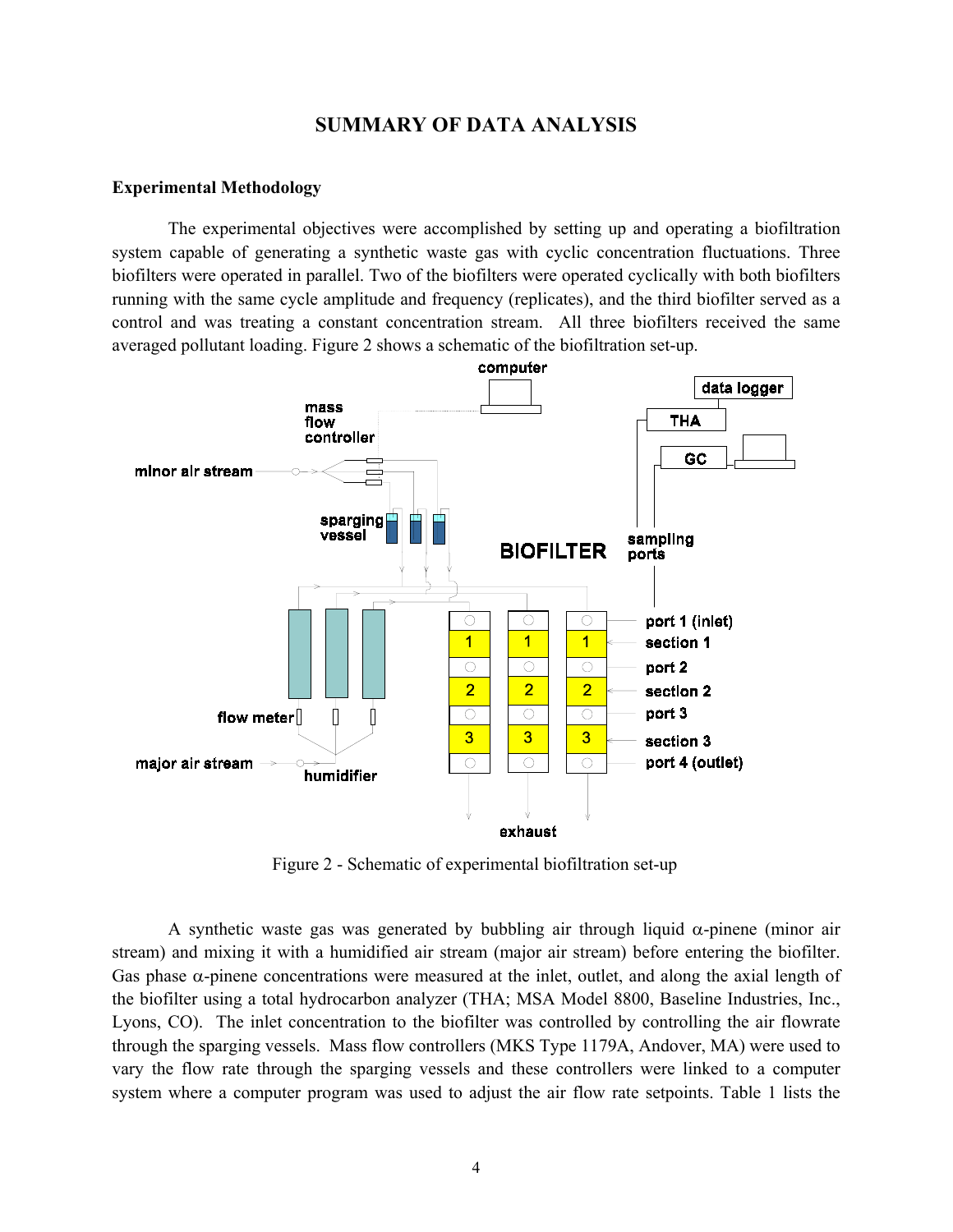operating parameters over the course of the experiment. A detailed description of the experimental apparatus and set-up has been described elsewhere (Dirk-Faitakis 2000).

| <b>Variable</b>        | <b>Parameter</b>                      | Value                 | <b>Units</b>      |
|------------------------|---------------------------------------|-----------------------|-------------------|
| A                      | Cross-sectional area of biofilter     | 177                   | $\text{cm}^2$     |
|                        |                                       | (0.0177)              | (m <sup>2</sup> ) |
| H                      | Height of packing                     | 34                    | cm                |
| $V_{total}$            | Total (empty) volume of biofilter     | 9.6                   | dm <sup>3</sup>   |
| $V_{\text{packet}}$    | Packed volume of biofilter            | 6.0                   | dm <sup>3</sup>   |
|                        |                                       | (0.006)               | $(m^3)$           |
| $\epsilon$             | Porosity of packing material          | 0.5                   |                   |
| $d_{p}$                | Average particle diameter             | 0.8                   | cm                |
| $U_{\rm g}$            | Superficial gas velocity              | $8.96 \times 10^{-3}$ | $m\cdot s^{-1}$   |
| $T_{\text{biofilter}}$ | Temperature of biofilter              | 25                    | $\rm ^{o}C$       |
| $%$ R.H.               | Relative humidity of inlet air stream | $> 95\%$              |                   |

Table 1 - Biofilter operating conditions for experimental run

#### **Summary of Experimental Results**

#### *Experimental run#1 - biofiltration of high frequency cyclic emissions*

The biofilters were operated continuously for a period of 271 days during which time they were treating loadings of up to 30 g  $\alpha$ -pinene·m<sup>-3</sup> bed·h<sup>-1</sup>. Both the cyclically operated biofilters (BF1 and BF2) and the biofilter treating a constant concentration stream (BF3) achieved 80% removal efficiency at this loading while running at an empty bed retention time (EBRT) of 40 seconds.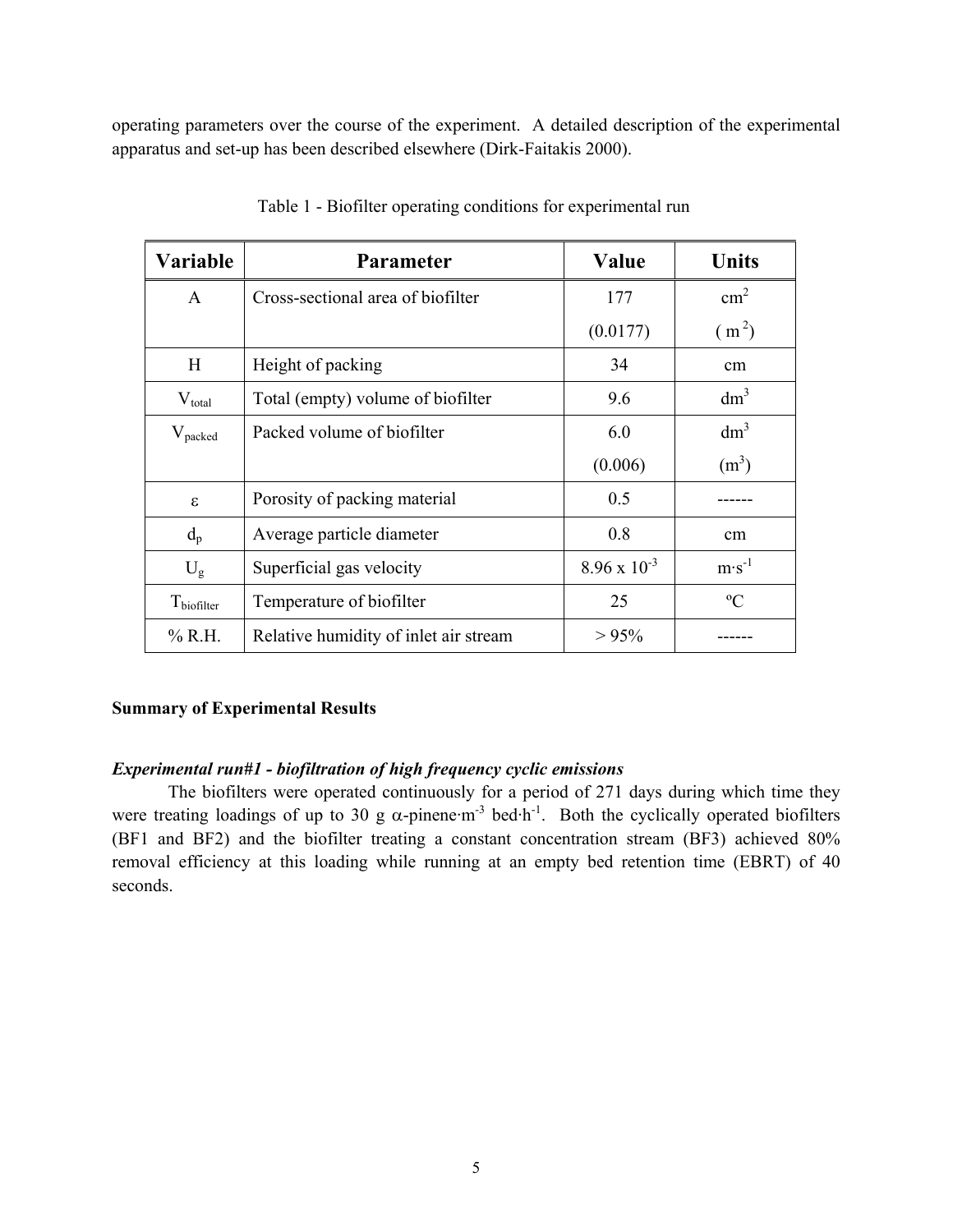#### Nutrient limitations of wood chip packing

The experiment was started with an average  $\alpha$ -pinene inlet concentration of 15 ppmv and an empty bed retention time EBRT of 40 seconds, corresponding to a loading rate of 7 g  $\alpha$ -pinene·m<sup>-3</sup> bed $\cdot$ h<sup>-1</sup>. Biofilters 1 and 2, running at the same cycle amplitude and frequency, saw inlet concentration fluctuations of 10 and 20 ppmv over a cycle time of 10 minutes while Biofilter 3 had a constant inlet concentration of 15 ppmv. After a 30 day start-up period, a non-inoculated biofilter composed of an 80/20 wood chips/compost mixture, to which no supplemental nutrients had been added, showed no signs of pollutant removal (Figure 3). On day 34, nutrients were added to all three biofilters in the form of a controlled release fertilizer and, subsequently, removal increased several fold.



Figure 3 - Performance from day 0 to day 100; crosses (+) represent the averaged inlet loading rate (left axis), solid symbols represent the % Removal for the cyclically operated biofilters (BF1  $\blacksquare$  and BF2  $\bullet$ ) and the hollow triangles ( $\Delta$ ) represent the % Removal for the biofilter (BF3) with constant concentration loading (right axis).

Overall biofilter performance

Figure 4 shows the performance of all three biofilters from days 30 to 270 of operation. By day 50 all three biofilters had achieved 90% removal efficiency. On day 50, the average loading rate to all three biofilters was increased from 7 to 12 g  $\alpha$ -pinene·m<sup>-3</sup> bed·h<sup>-1</sup> with an average concentration of 25 ppmv. By day 88 both the cyclically operated biofilters (BF1 and BF2) and the biofilter treating a constant concentration stream (BF3) were achieving >95% removal efficiency. The loading rate was further increased to 30 g  $\alpha$ -pinene·m<sup>-3</sup> bed·h<sup>-1</sup>. Taking into consideration the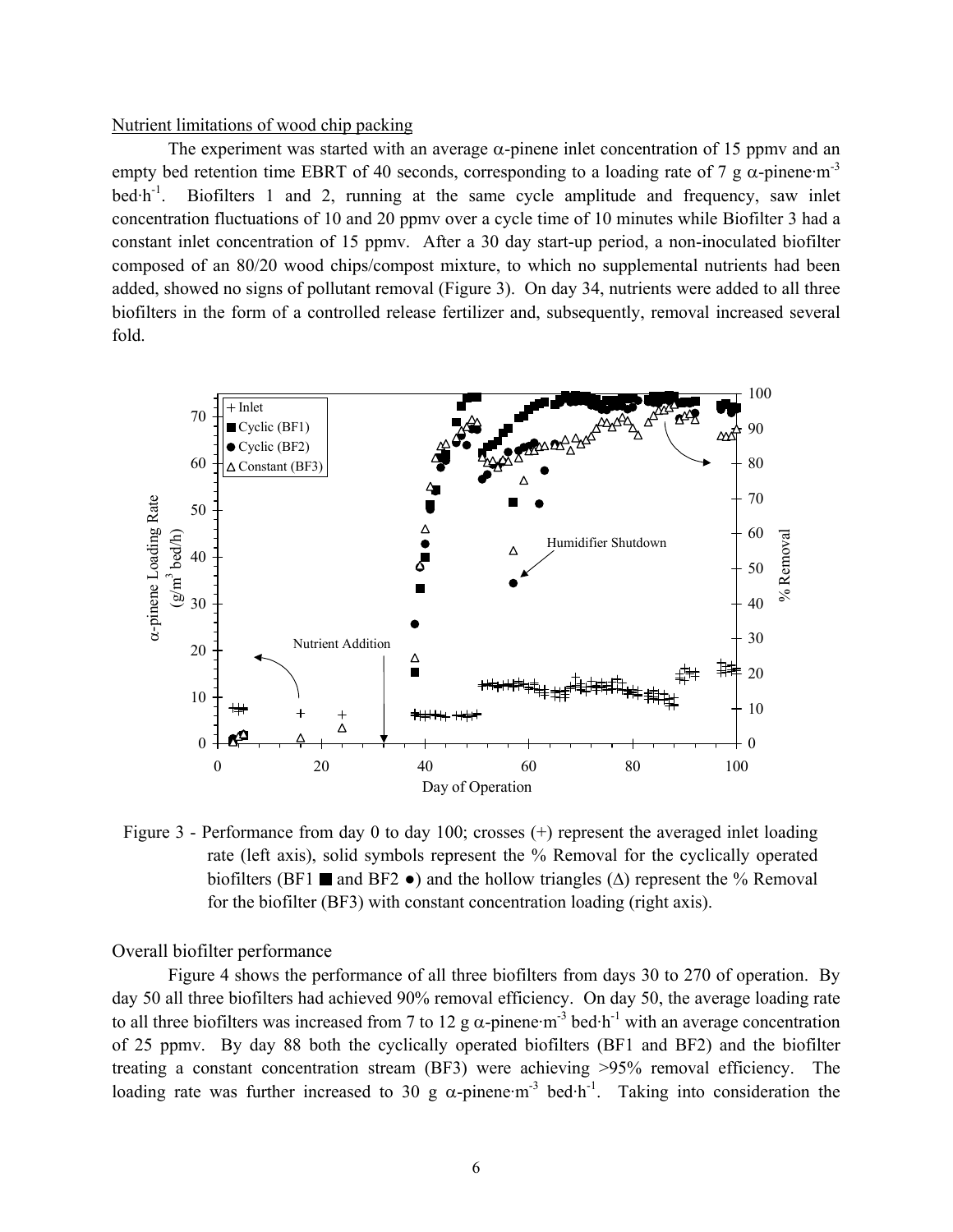variability in the data, it can be seen that all three biofilters exhibited similar α-pinene removal efficiencies. At the given set of operating conditions with a cycle frequency of 10 minutes, cycle amplitude of 10 to 60 ppmv  $\alpha$ -pinene, and a loading rate of 30 g  $\alpha$ -pinene·m<sup>-3</sup> bed·h<sup>-1</sup>, there does not appear to be a significant difference in the removal efficiency of the three biofilters.



Figure 4 - Overall biofilter performance from day 30 to day 270; crosses (+) represent the averaged inlet loading rate (left axis), solid symbols represent the % Removal for the cyclically operated biofilters (BF1  $\blacksquare$  and BF2  $\bullet$ ) and the hollow triangles ( $\Delta$ ) represent the % Removal for the biofilter (BF3) with constant concentration loading (right axis).

#### Wood chip packing media performance

Wood chips served as a good packing material for the biofilters but were limited by moisture distribution problems. A decrease in the humidity of the entering air resulted in a decrease in microbial activity, but by restoring moisture to the biofilter this was reversed. On day 57 the humidifiers shutdown (due to pump failure for the water re-circulation) and the biofilters began to dry out (Figure 3). After less than 24 hours with an inlet air humidity of <15%, the removal efficiency of the biofilters decreased by as much as 45%. The packing material in the top sections of Biofilters 1 and 2 were mixed together and re-packed. The packing material in the top section of Biofilter 3 was allowed to recover on its own; moisture was restored to the media by adding 200 ml tap water to the top section of each biofilter on days 75, 78, 79 and 80. By day 88 all three biofilters had a removal efficiency of >90%.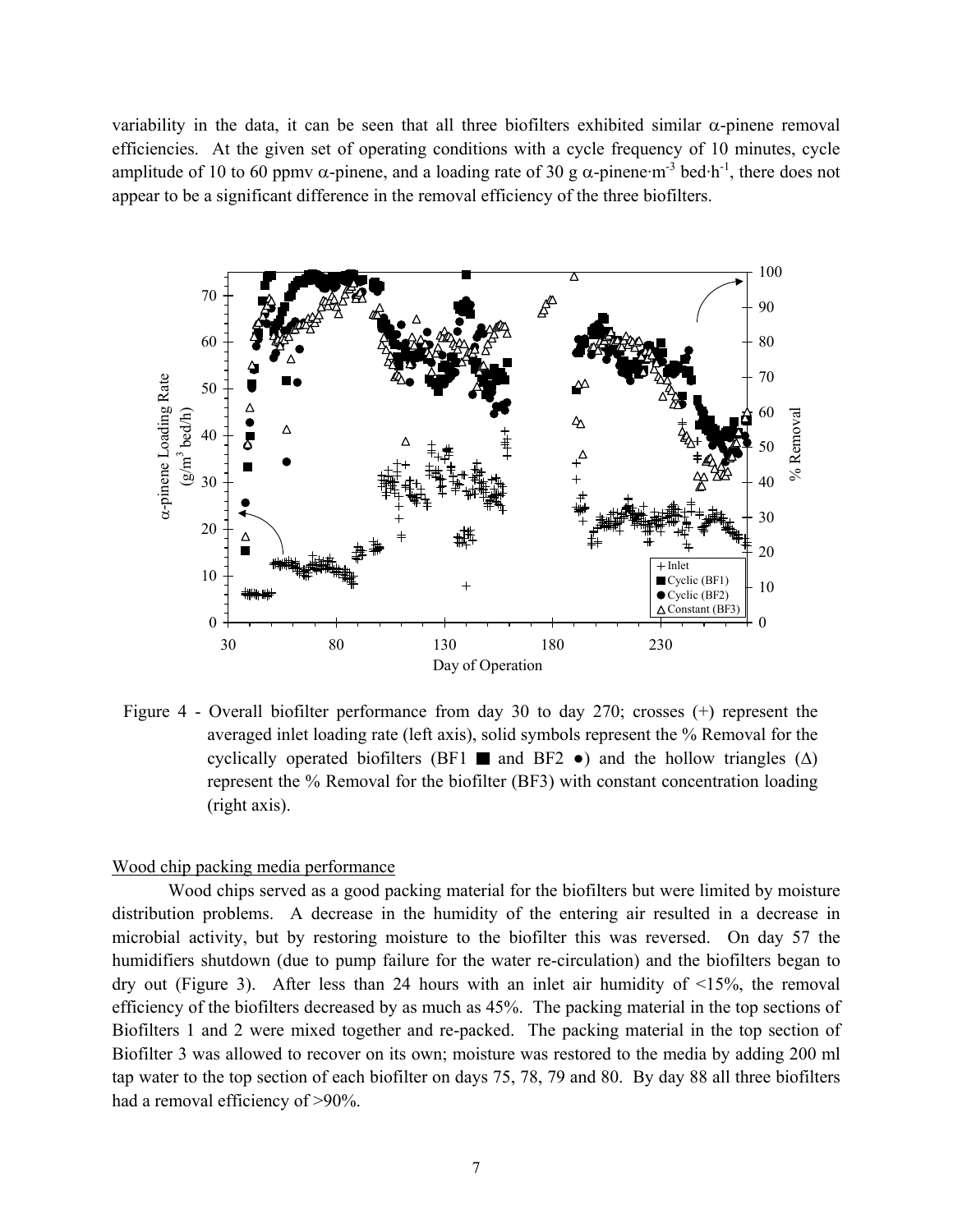#### *Experimental run#2 - biofiltration of low frequency cyclic emissions*

The biofilters were operated continuously for a period of 94 days during which time they were treating inlet loadings of 49 g  $\alpha$ -pinene·m<sup>-3</sup> bed·h<sup>-1</sup>. The biofilters were operating on a 24-hour (12 hour ON/OFF) cycle from days 21-83 and on a 6-day (3 day ON/OFF) cycle from days 83-94. Overall performance indicates that both the cyclically operated biofilters (BF1 and BF3) and the constant biofilter (BF2) achieved comparable removal rates of  $\alpha$ -pinene. Between 53-76% removal efficiency was achieved at an average loading rate of  $49 \pm 5$  g  $\alpha$ -pinene/m<sup>3</sup> bed/h and EBRT of 40 seconds.

#### Start-up and acclimatization

In this experiment all three of the biofilters experienced the same start-up conditions. All of the biofilters were operating with a constant concentration at the inlet from day 0 to day 21 of the experiment. The loading rate was  $\sim$ 47 g  $\alpha$ -pinene/m<sup>3</sup> bed/h. This start-up was to allow for the growth and establishment of similar operating conditions (e.g. microbial community, biomass buildup, etc.) so that direct comparisons among the filters could be made once the ON/OFF cycle began. On day 21, two of the biofilters (BF1 and BF3) were switched to a cyclic inlet concentration, and the third biofilter (BF2) was maintained at constant inlet concentration. The same inlet concentration was maintained for all three biofilters and so during the ON part of the cycle, all three biofilters were treating the same pollutant loading. The "cyclic biofilters" had an off time of 12 hours while the "constant biofilter" kept running at the same loading all the time. Figure 5 shows the start up of the three biofilters for Experimental Run#2.



Figure 5 - Start-up period for Experimental Run#2. Cyclic loading to BF1 and BF3 was started on day 21 of the experiment.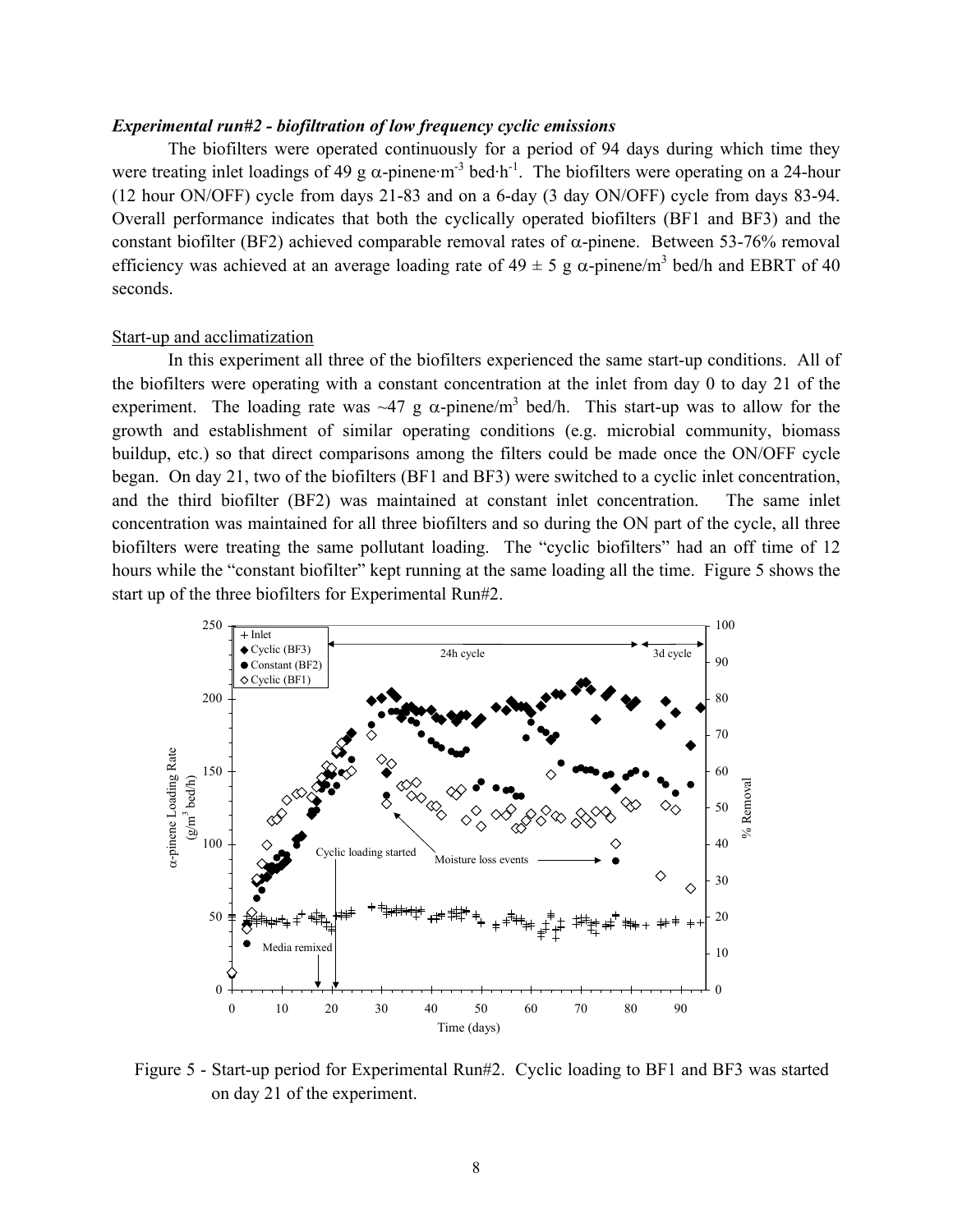#### Overall biofilter performance

The long-term biofiltration performance of Experimental Run#2 is shown in Figure 6. From day 28 to day 76 a pseudo steady state operation was reached. This was defined with respect to microorganism number. After a 4-week start-up period it was assumed that a stable, constant microbial community had been established and that therefore all reaction rates were constant over time. The average removal efficiency of  $\alpha$ -pinene in the cyclic biofilters over this time period was  $51 \pm 6\%$  (BF1) and  $77 \pm 4\%$  (BF3). The removal efficiency of the constant biofilter was  $65 \pm 8\%$ . Although there is a significant difference in the removal efficiency between the two cyclic biofilters, this has been attributed to operational problems experienced in BF1, specifically lack of moisture control occurring between day 30 and 31. The decrease in performance of BF1 after this time is attributed to this occurrence.



Figure 6 - Long term biofiltration performance for Experimental Run#2.

During the course of this experiment two moisture loss events, namely on day 31 and day 77, contributed to a significant decrease in overall biofilter performance. Of these two events, the loss of moisture control on day 31 had a serious and lasting affect on the biofiltration performance of the cyclic biofilter, BF1. On day 31 a decrease in performance was observed for all three biofilters due to water circulation problems in the humidifiers. After humidity control was re-established two of the biofilters (BF2 and BF3) regained previous levels of  $\alpha$ -pinene removal efficiencies. Although the removal efficiency of Biofilter 1 increased after humidity control was re-established, previous levels of α-pinene removal for the first (inlet) section of Biofilter 1 were never achieved. Consequently, removal activity remained low in the first section of BF1 for the remainder of the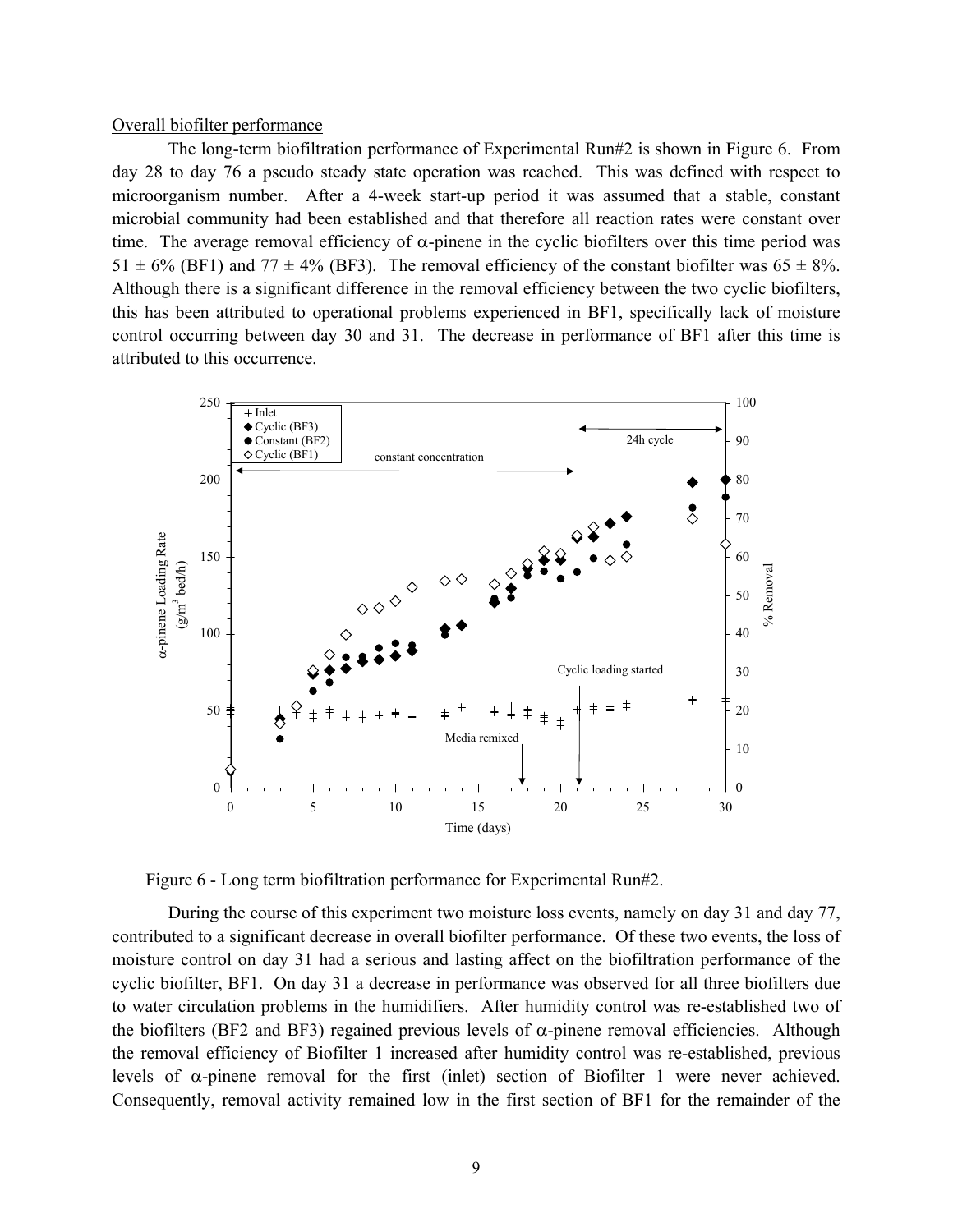experiment. A reasonable explanation for this phenomenon is that irreversible moisture loss may have occurred from the packing material. Once compost and wood chips have dried out below a certain level, re-wetting through humidification alone will not increase the moisture content of the media, substantially. Only through direct water contact, like soaking the wood chips in water, can the media reabsorb water. A significant loss in moisture content translates into reduced microbial activity and an eventual loss in microorganism number.

On day 77, a short term loss in inlet humidity for 6 hours resulted in a decrease in biofilter performance, but after humidity was re-established all three biofilters recovered and were operating at their previous removal levels.

#### Effect of Cycle Period

Shortly after day 21, when two of the three biofilters were switched to a cycle period of 24 hours (12 hour ON/OFF cycles), the cyclic biofilters began to exhibit differences in performance over the duration of the ON cycle. The performance of the cyclic biofilters increased over the course of the ON cycle, such that the cyclic biofilters had a higher percentage removal of  $\alpha$ -pinene near the end of the cycle when compared to  $\alpha$ -pinene removal at the beginning of the ON cycle. This can be seen from Figure 7, which shows the  $\alpha$ -pinene concentration at the exit of the biofilter over the course of the ON cycle. While the inlet α-pinene concentration remains constant over the 12-hour period the outlet concentration reaches a maximum of 31 ppmv and then slowly declines to a value of 27 ppmv.



Figure 7 - Typical outlet concentration profile for 12 hour ON cycle for Biofilter 3 on day 48 of the experiment. Time zero represents the start of the ON part of the cycle.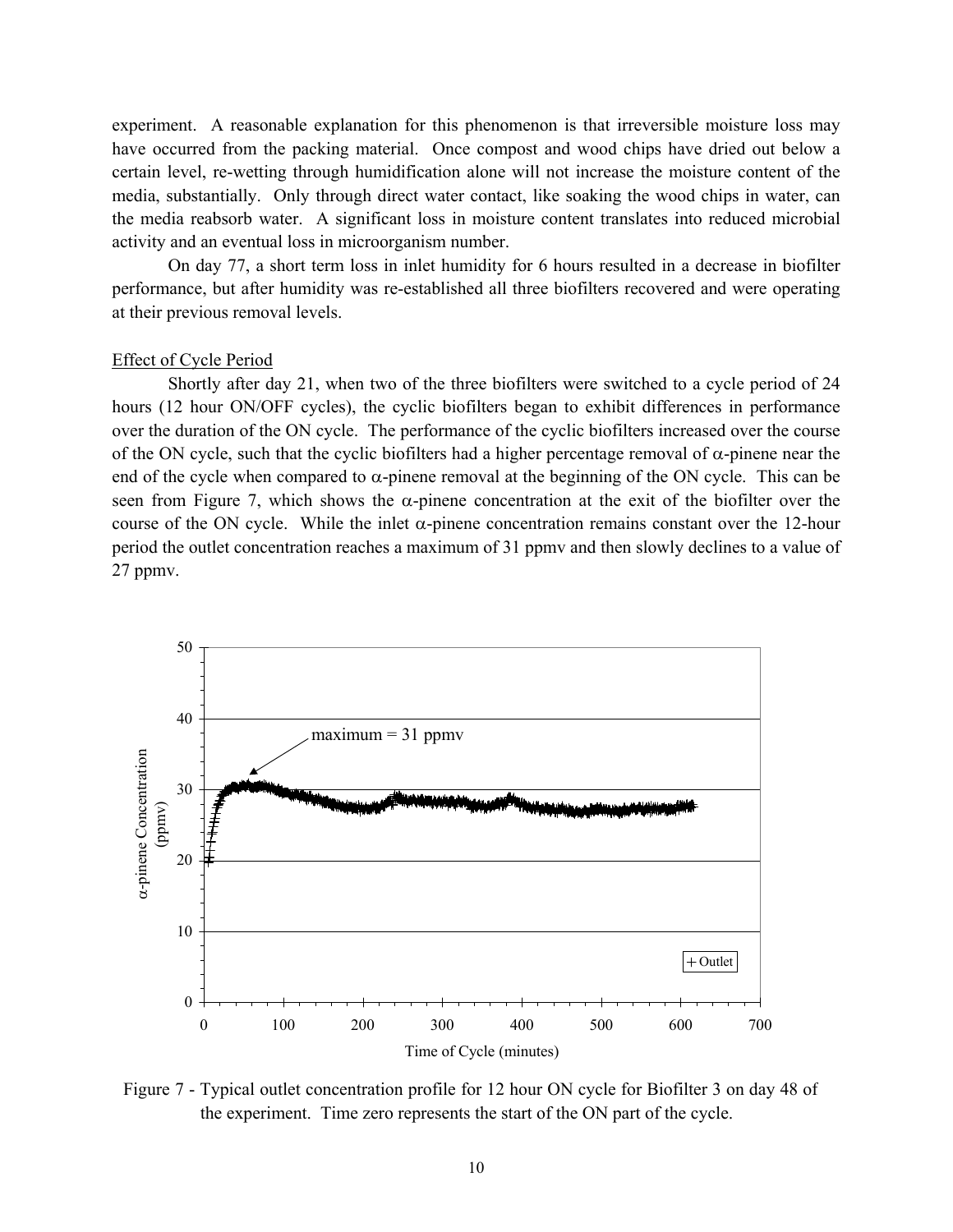The differences between morning and evening percentage removal efficiencies were compared for all three biofilters. As shown in Figure 8, the cyclic biofilters had removal efficiencies 4% higher at the end than at the beginning of the ON cycle. This 4% difference was statistically significant at the 95% confidence level based on a paired comparison and a sample size of 5 days. In comparison, the constant biofilter showed no significant difference in removal efficiencies between morning and evening performance. Although the cyclic biofilters exhibited somewhat poorer performance at the beginning of the ON cycle, this difference is likely too small to be of practical significance. An overall comparison shows that there no significant difference between the cyclic and the constant biofilters within the variability of the data.



Figure 8 - Comparison of differences in removal efficiencies for morning and evening measurements. Error bars represent the standard deviation in the measurements.

This difference in removal efficiency during a cycle became more pronounced when the cycle period was increased to 6 days (3 day ON/OFF cycles). In this case, for an inlet concentration of 88 ppmv, a difference of 14% in removal efficiency was observed over the duration of the ON cycle. That is, the removal efficiency of the biofilter increased by 14% over the duration of the ON cycle. Figure 9 is a comparison of outlet concentration profiles during the ON cycle for Biofilter 3 for cycle periods of 24 hours and 6 days.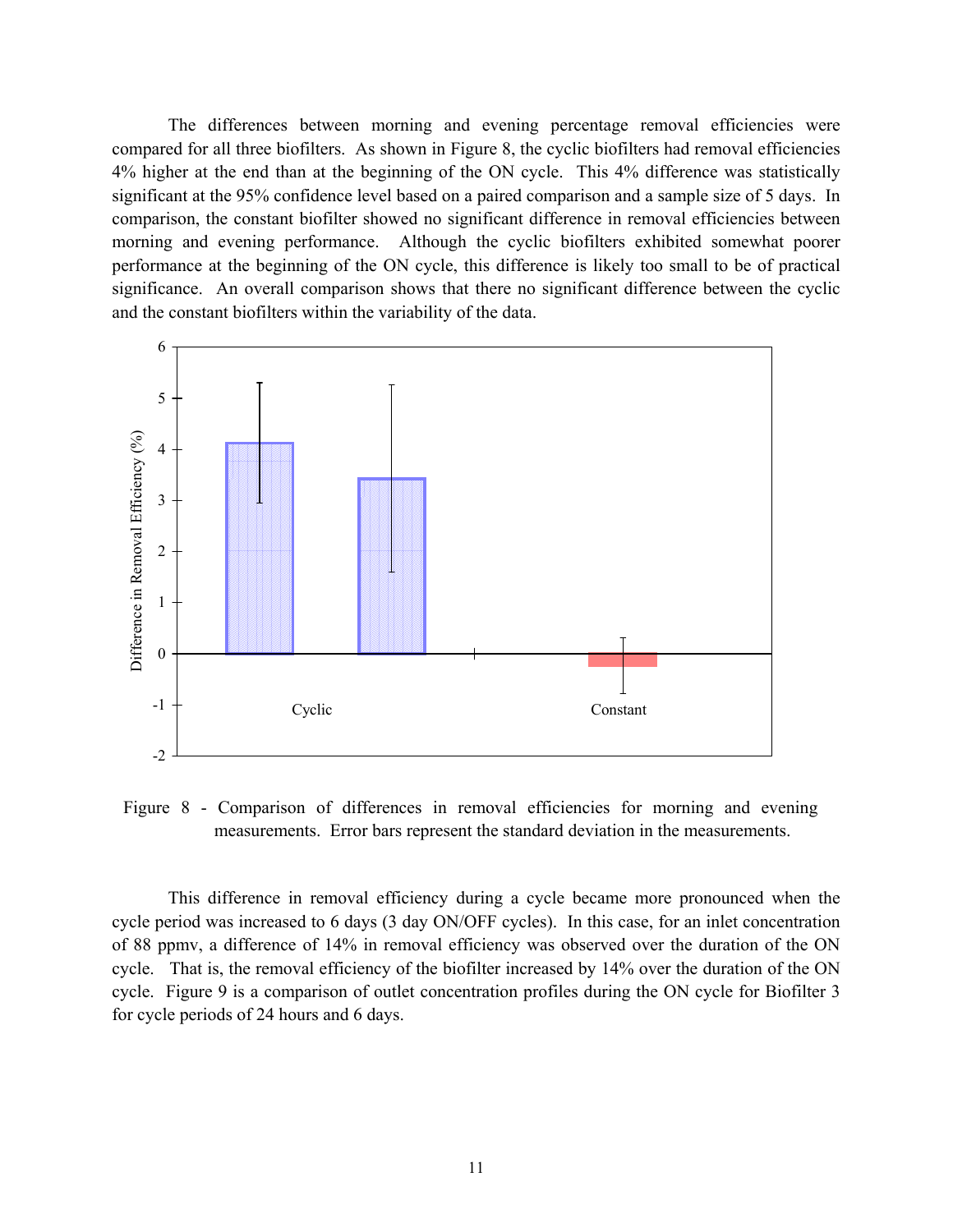

Figure 9 - Comparison of outlet concentration profile for Biofilter 3 during 6 day and 24 hour cycle periods.

It becomes apparent that as the cycle period is increased, the difference between beginning-of cycle versus end-of-cycle removal efficiency increases. The longer the period of cycle OFF time, or non-loading to the biofilter, the poorer the performance at the start of the ON cycle. From Figure 9 it can also be seen that the poorest performance occurs at approximately two hours after the beginning of the ON cycle. There is a short time lag for the inlet concentration to reach its steady state value. Since it takes less than 15 minutes for the inlet concentration to reach its steady state value, some other phenomena is occurring in the first two hours into the ON cycle. It is believed that adsorption of  $\alpha$ -pinene to the tubing, biofilter walls, and biofilm is probably occurring at the beginning of the ON cycle and that is why the outlet maximum is not seen immediately after the cycle is started up again. From Figure 9, the recovery times of the biofilter to 95% of its previous removal efficiency can be estimated. The recovery time is less than 1 hour for a cycle period of 24 hours, and between 6-8 hours for a cycle period of 6 days.

#### **Theoretical Modelling of Biofiltration Process**

#### *Steady state model with zero order kinetics*

The classical work of Ottengraf and van den Oever (1983) forms the underlying theoretical basis of all subsequent biofilter models. Ottengraf's macrokinetic model consists of a bed of solid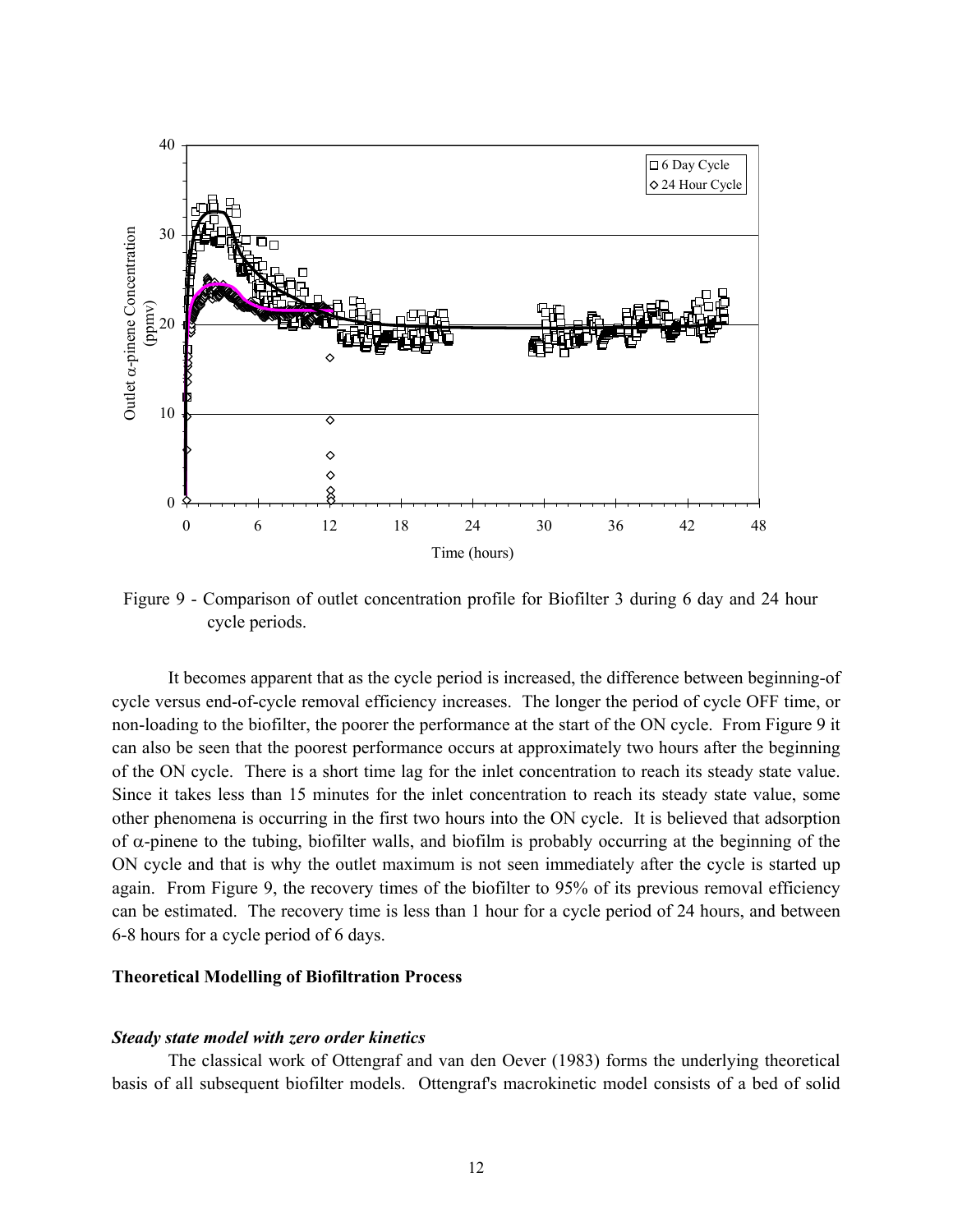filter particles, surrounded by a wet, biologically active biolayer (also referred to as biofilm). Figure 10 shows a schematic representation of the macrokinetic model.



Figure 10 - Schematic representation of Ottengraf's macrokinetic model; *x* is the distance into the biofilm,  $\delta$  is the biofilm thickness,  $\lambda$  is the "penetration thickness" of substrate within the biofilm.

For gas phase filter beds, interface resistance in the gas phase is neglected and it is assumed that the biofilm concentration at the interface is in equilibrium with the concentration of the bulk gas. It is also assumed that biofilm nutrients are transported by diffusion, quantified with an effective diffusion coefficient, *De*. Other assumptions made by Ottengraf and van den Oever include a biofilm thickness that is small compared to the diameter of the filter bed particle, zeroth order microkinetics of the substrate biodegradation reaction, and plug flow of the gas phase through the biofilter. The differential equation describing the concentration of the substrate  $(C_l)$  in the biofilm (based on reaction limitation) is given by:

$$
D_e \frac{d^2 C_l}{dx^2} - k = 0 \tag{1}
$$

where:  $D_e$  = effective diffusion coefficient  $(m^2 \cdot h^{-1})$ 

 $C_l$  = liquid phase concentration (g·m<sup>-3</sup> biofilm)

 $k =$ zeroth-order reaction rate constant (g·m<sup>-3</sup>·h<sup>-1</sup>)

With boundary conditions: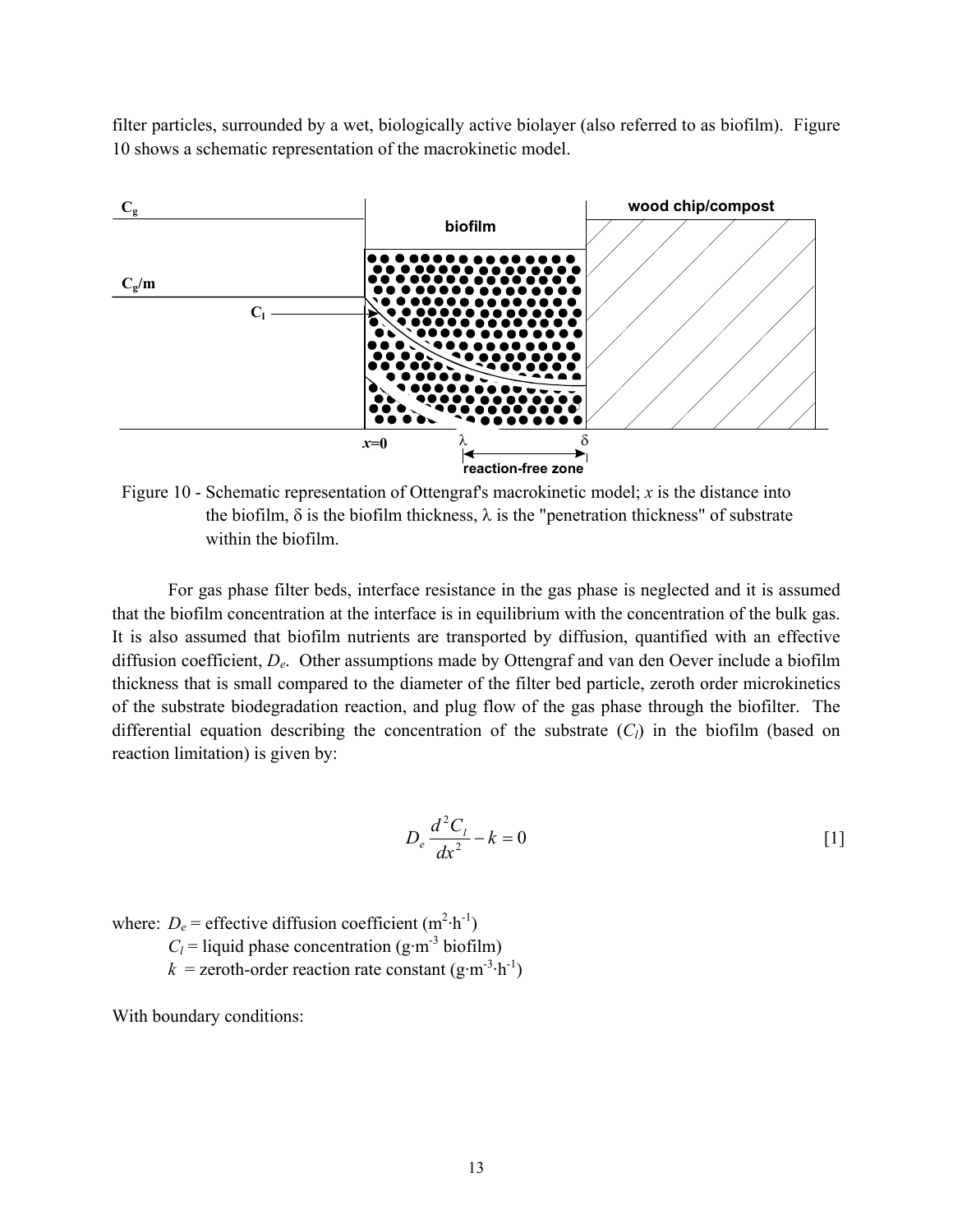$$
x = 0, \qquad C_l = \frac{C_g}{m} \tag{2}
$$

$$
x = \delta, \qquad \frac{dC_l}{dx} = 0 \tag{3}
$$

The solution is given as:

$$
\frac{C_1}{C_g/m} = 1 + \frac{1}{2} \frac{\phi^2}{C_g/C_{go}} (\sigma^2 - 2\sigma)
$$
 [4]

where:  $\phi = \delta \sqrt{\frac{km}{D_e C_{go}}}$  = the Thiele number  $\sigma = x/\delta$  = the dimensionless length co-ordinate in the biofilm  $m = (C_{\alpha}/C_{\alpha})_{\text{equilibrium}} =$  the distribution coefficient

In the case of diffusion limitation within the biofilm, as shown schematically in Figure 5 by the dashed line, the biofilm is not fully active and substrate only diffuses to a depth of λ. In this case the boundary conditions are:

$$
x = 0, \qquad C_l = \frac{C_g}{m} \tag{5}
$$

$$
x = \lambda, \qquad \frac{dC_i}{dx} = 0 \tag{6}
$$

The solution of Equation [1] becomes:

$$
\frac{C_1}{C_g/m} = 1 + \frac{1}{2} \frac{\phi^2}{C_g/C_{go}} (\sigma^2 - 2\sigma \frac{\lambda}{\delta})
$$
 [7]

Others have developed models, using Ottengraf's model as a starting point, and added complexity by separating the effects of contaminant adsorption and biological degradation, using different kinetics (*i.e.* first-order, Monod, Andrews), and modelling interactions of multiple substrates (Shareefdeen et al. 1993; Hodge and Devinny 1995; Mohseni and Allen 2000).

#### *Unsteady state model with Monod kinetics*

Other researchers have described dynamic modelling of the biofiltration process to try to explain the transient response of the biofilter due to a step-change in inlet loading. Deshusses and co-workers (Deshusses et al. 1995a; Deshusses et al. 1995b) used simulation software (SimuSolv) to simulate the biofiltration process for binary pollutant elimination. This model allows for storage of pollutant within a sorption volume after diffusion has occurred through the whole thickness of the biofilm. Nguyen and co-workers (Nguyen et al. 1997) modelled the biofiltration of TEX (toluene, ethylbenzene and o-xylene) compounds. Shareefdeen and Baltzis (Shareefdeen and Baltzis 1994; Baltzis et al. 1997) developed a model that allows for adsorption onto the packing material as well as within water retained on the packing material that was used to predict transient operation of the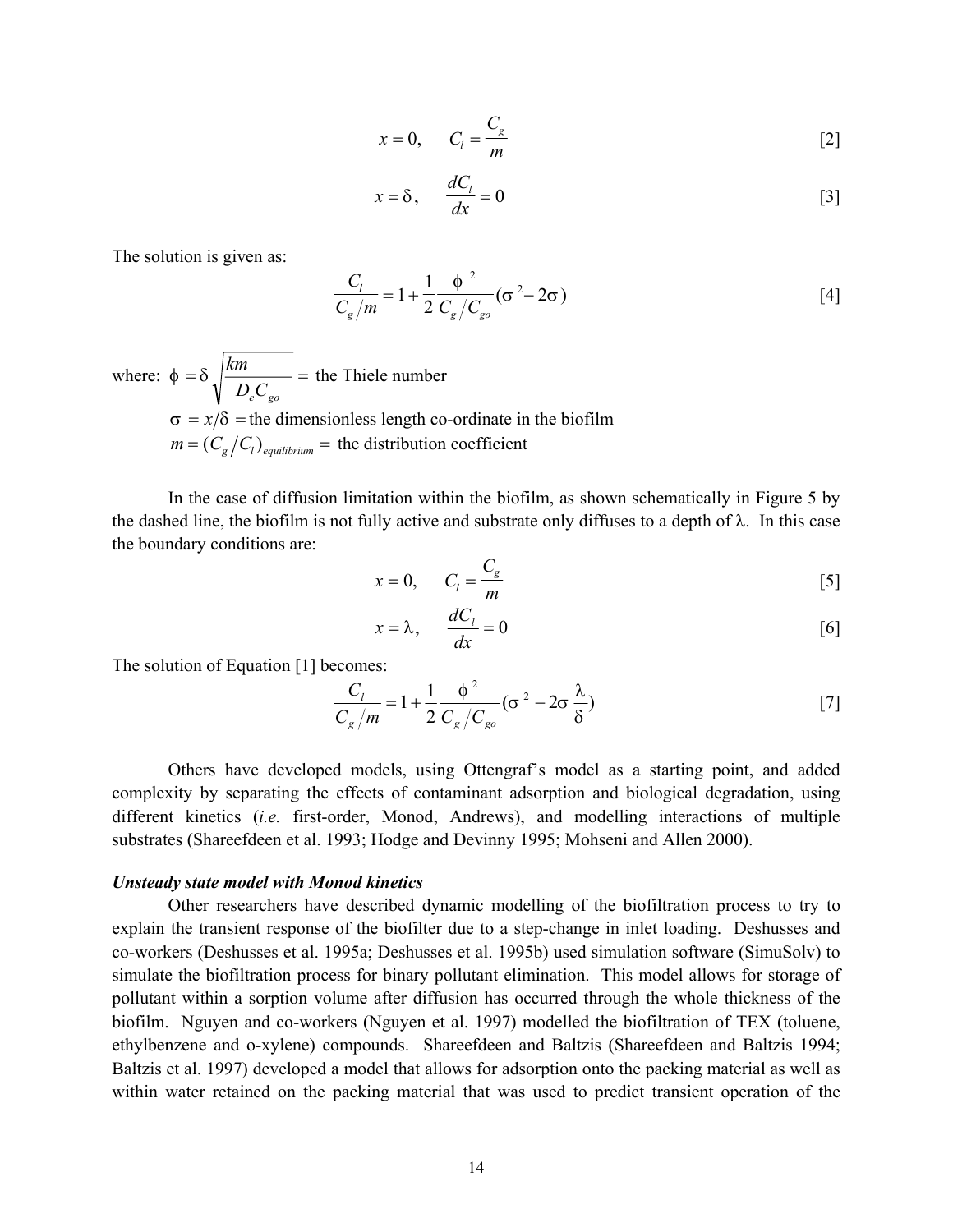biofilter. This model assumed a quasi-steady-state approximation for the biofilm. A further refinement of the model (Zarook et al. 1997; Zarook et al. 1998) includes axial dispersion along the length of the biofilter and a relaxation of the pseudo-steady state assumption for the biofilm. Other researchers have also included adsorption and neglected dispersion (Tang and Hwang 1997), or included dispersion in the gas-phase, but ignored diffusion in the biofilm (Hodge and Devinny 1995). The unsteady-state modelling work of these researchers has focused on long-term transients, i.e. those encountered in adsorption phenomena, start-up operation, and inhibition kinetics. There has been no work to date on the modelling of short-term, high-frequency transients; that is, transients that are on the same time scale as the residence time in the biofilter.

The general equation describing unsteady-state pollutant removal along the length of a packed-bed reactor with axial dispersion is given by:

$$
\varepsilon \frac{\partial C}{\partial t} + U_g \frac{\partial C}{\partial h} = D_a \frac{\partial^2 C}{\partial h^2} + A_g D_e \left[ \frac{dC_l}{dx} \right]_{x=0}
$$
 [8]

where:  $\epsilon$  = porosity of the biofilter packing material

 $U_g$  = superficial air velocity of the bulk gas (m·h<sup>-1</sup>)

 $C =$  pollutant gas-phase concentration (g·m<sup>-3</sup> air)

 $D_a$  = effective dispersion coefficient (m<sup>2</sup>·h<sup>-1</sup>)

 $D_e$  = effective diffusion coefficient (m<sup>2</sup>·h<sup>-1</sup>)

 $A_S$  = area across which diffusion occurs (m<sup>2</sup>)

 $C_l$  = concentration in the biofilm (g  $\alpha$ -pinene·m<sup>-3</sup> biofilm)

The dispersion term was determined to be negligible based on qualitative observations of the concentration profile over the length of the biofilter (in the absence of reaction), and also from inspection of the Peclet number measured from tracer studies. Neglecting dispersion, Equation [8] reduces to:

$$
\varepsilon \frac{\partial C}{\partial t} + U_g \frac{\partial C}{\partial h} = A_S D_e \left[ \frac{dC_l}{dx} \right]_{x=0} \tag{9}
$$

Equation [9] was then solved as an initial value problem, coupled with the following equation, which describes the time-varying pollutant gas-phase concentration within the biofilm:

$$
\frac{\partial C_l}{\partial t} + D_e \frac{d^2 C_l}{dx^2} = \frac{\mu_m}{Y} X \left( \frac{C_l}{K_s + C_l} \right)
$$
 [10]

which is also a partial, non-linear differential equation and boundary value problem. Assuming dynamic equilibrium between the gas-phase and the surface of the biofilm, a pseudo-steady state assumption was made for the biofilm, and therefore, ∂*Cl*/∂*t* was set to 0. Equation [10] reduces to:

$$
D_e \frac{d^2 C_l}{dx^2} = \frac{\mu_m}{Y} X \left( \frac{C_l}{K_s + C_l} \right)
$$
 [11]

A numerical finite difference scheme was employed to solve Equation [9] for the  $\alpha$ -pinene gas phase concentration along the length of the column over time. Equation [11] was solved for the  $\alpha$ -pinene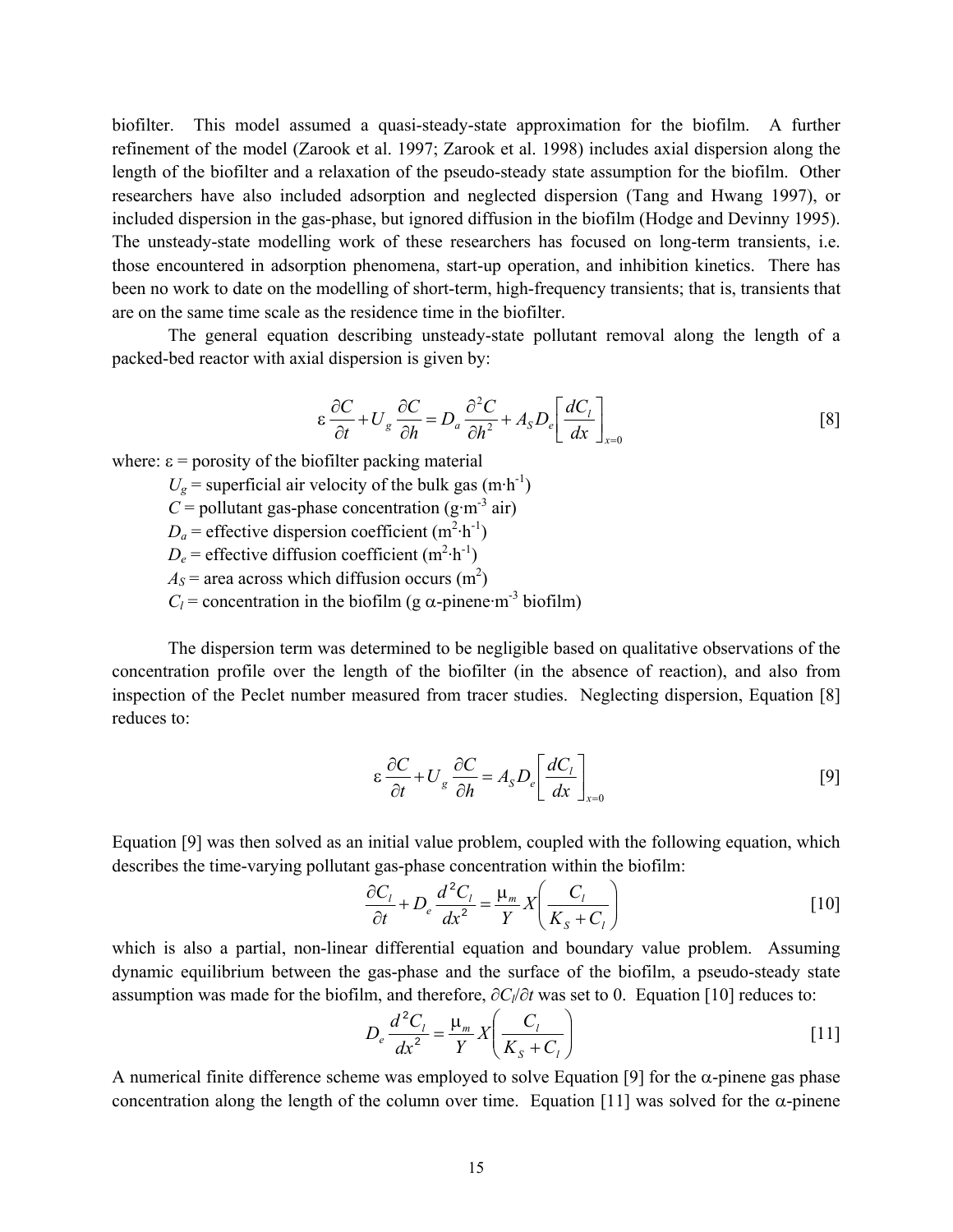concentration in the biofilm using Newton's iterative technique (Mohseni Tonekaboni 1998). The partial differential terms in Equation [9] can be represented by the method of finite differences, using a backward difference scheme, as:

$$
\frac{\partial C}{\partial h} \approx \frac{C(h,t) - C(h - \Delta h, t)}{\Delta h}
$$
 [12]

$$
\frac{\partial C}{\partial t} \approx \frac{C(h,t) - C(h,t - \Delta t)}{\Delta t}
$$
 [13]

Substituting [12] and [13] into Equation [9], and solving for *C(h,t)* gives:

$$
C(h,t) \approx \frac{A_s \left[ \frac{dC}{dx} \right]_{x=0} + \frac{U_s}{\Delta h} C(h - \Delta h, t) + \frac{\varepsilon}{\Delta t} C(h, t - \Delta t)}{\frac{U_s}{\Delta h} + \frac{\varepsilon}{\Delta t}}
$$
 [14]

A computer program was written in digital FORTRAN to solve Equation [14]. The existing code of Mohseni (1998) was used to solve Equation [11].

#### **Summary of Unsteady State Modelling Results**

#### *Unsteady state computer simulations*

The dynamic model was run on a Pentium II-MMX 233 processor with 64 MB RAM, running under Visual FORTRAN 5.0. The following table gives a list of parameter values used in the simulations. Other input values include: inlet gas-phase α-pinene concentrations over time (*i.e. C(h,t)* at *h*=0 and *t*>0), superficial gas velocity ( $U_g$ ), and biofilter packing height (*h*=H).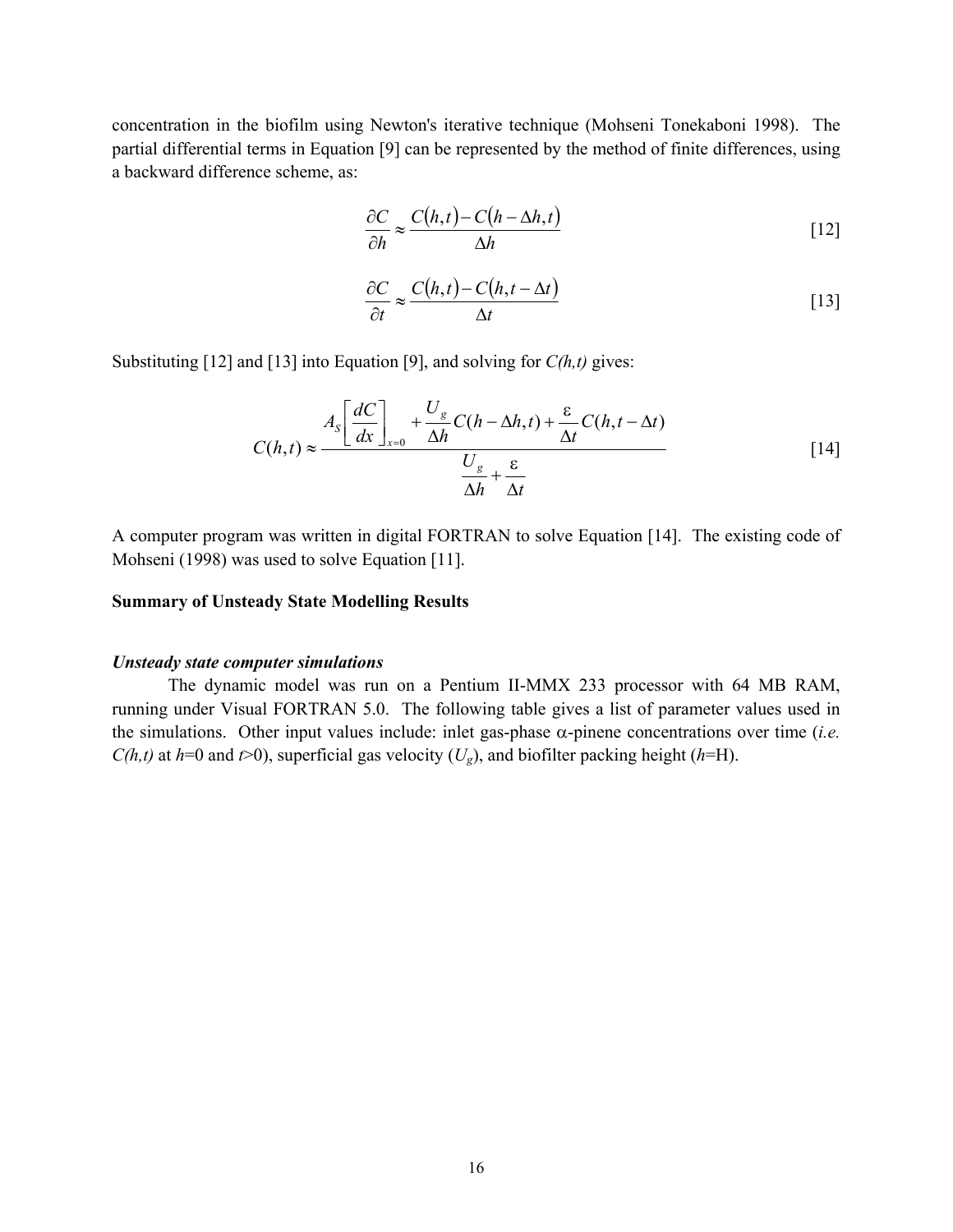| Variable            | Parameter                                                                                                                   | Value        | <b>Units</b>                      |  |  |
|---------------------|-----------------------------------------------------------------------------------------------------------------------------|--------------|-----------------------------------|--|--|
| $C_{g0}$            | phase<br>Initial<br>$\alpha$ -pinene<br>gas<br>concentration                                                                | $0.07 - 0.6$ | $g m-3$                           |  |  |
| $\delta$            | Effective biofilm thickness <sup>1</sup>                                                                                    | 0.0001       | m                                 |  |  |
| $A_{S}$             | surface area to volume ratio of<br>packing material <sup>2</sup>                                                            | 600          | $m2 m-3$                          |  |  |
| m                   | $\alpha$ -pinene air/biofilm partition<br>coefficient <sup>3</sup>                                                          | 0.1          | $g m-3 air$<br>$g m^{-3}$ biofilm |  |  |
| $D_e$               | diffusion<br>Effective biofilm<br>coefficient <sup>4</sup>                                                                  | 0.00000124   | $m2 h-1$                          |  |  |
| $\mu_{max}$         | maximum growth rate <sup>5</sup>                                                                                            | 0.0055       | $h^{-1}$                          |  |  |
| Y                   | cell yield coefficient                                                                                                      | 0.5          | $g g^{-1} \alpha$ -pinene         |  |  |
| X                   | active cell density                                                                                                         | 100000       | $g m-3$ biofilm                   |  |  |
| $K_{S}$             | half-saturation constant                                                                                                    | 1.246        | $g m^{-3}$ biofilm                |  |  |
| ε                   | porosity of the packing material                                                                                            | 0.5          |                                   |  |  |
| $\Delta t$          | differential time element                                                                                                   | 0.0183333    | $\boldsymbol{\mathrm{h}}$         |  |  |
| $\Delta h$          | differential length along<br>the<br>column                                                                                  | 0.0034       | m                                 |  |  |
| $\Delta \textbf{x}$ | differential distance into<br>the<br>biofilm                                                                                | 0.0000005    | m                                 |  |  |
|                     | Taken from the literature (Shareefdeen et al. 1993)<br>$^2$ Estimated from negling motorial dimensions used in experiments. |              |                                   |  |  |

Table 2 - Parameter values for model simulation

<sup>2</sup> Estimated from packing material dimensions used in experiments<br>  $3$  Measured in the lab (Miller 1999)<br>  $4$  Estimated as 57% of diffusivity in water (Fan et al. 1990; Beyenal et al. 1998)<br>  $5$  Determined from steady st

Using inlet concentration data from BF1 on day 108 of the experiment, model predictions were calculated. Simulations were run over a time interval of two cycle periods (20 minutes) and results are shown in Figure 11.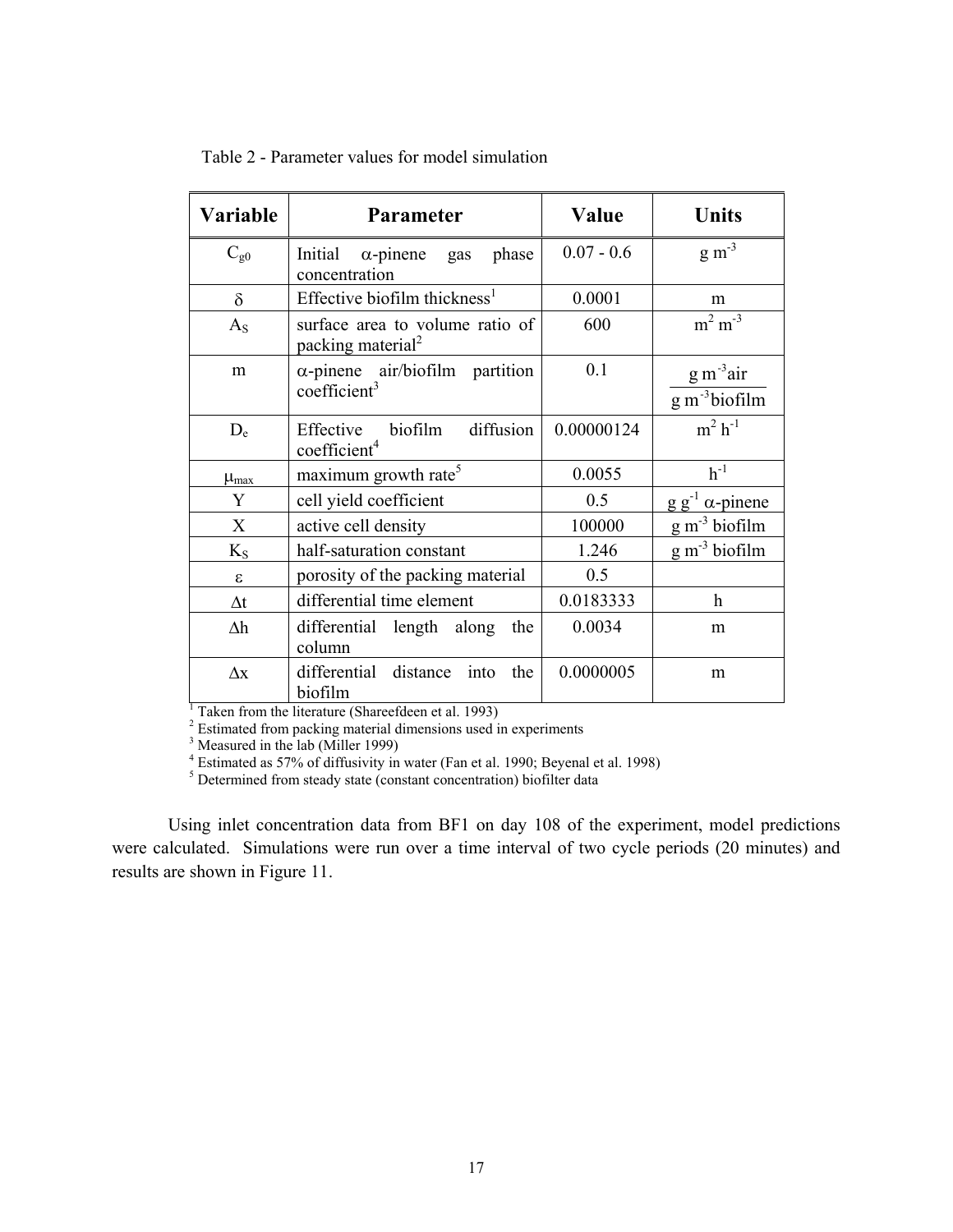

Figure 11 - Comparison of experimental data to simulation results using unsteady state model, based on a preliminary parameter set and kinetic data obtained from steady state biofilter.

Two sets of model results are presented in Figure 11, one based on the preliminary data set and one based on parameter values obtained from Biofilter 3 which was treating a constant concentration stream (referred to as the steady state data set). As can be seen from the graph, both model predictions give similar results when predicting outlet concentrations for a cyclically operated biofilter. The transient model is able to successfully predict the outlet concentration profile from the biofilter very well. The model reproduces the general shape and features of the output and the model predicted values compare reasonably well to actual output values. This is significant because it shows that, within the experimental error, steady state kinetic data can be used to predict unsteady state or transient data.

With the parameter values as given in Table 2, model predictions for cyclic operation and constant concentration loading of a biofilter show similar overall removal rates. This can be seen qualitatively in Figure 12. Figure 12 shows model predictions for a cyclically operated biofilter with inlet  $\alpha$ -pinene concentration between 0.06 and 0.6 g·m<sup>-3</sup> and for a constant biofilter with an inlet concentration of 0.31 g·m<sup>-3</sup>. The averaged removal efficiency for both biofilters at the outlet is essentially the same (i.e. 84.7 % for the cyclic biofilter and 86.7 % for the constant biofilter).

The model predicts that at very high loadings, when the cycle amplitude is very large, the overall removal efficiency for  $\alpha$ -pinene would be less for a cyclic biofilter than that compared to a constant biofilter treating the same pollutant loading. This is what one would expect for a biological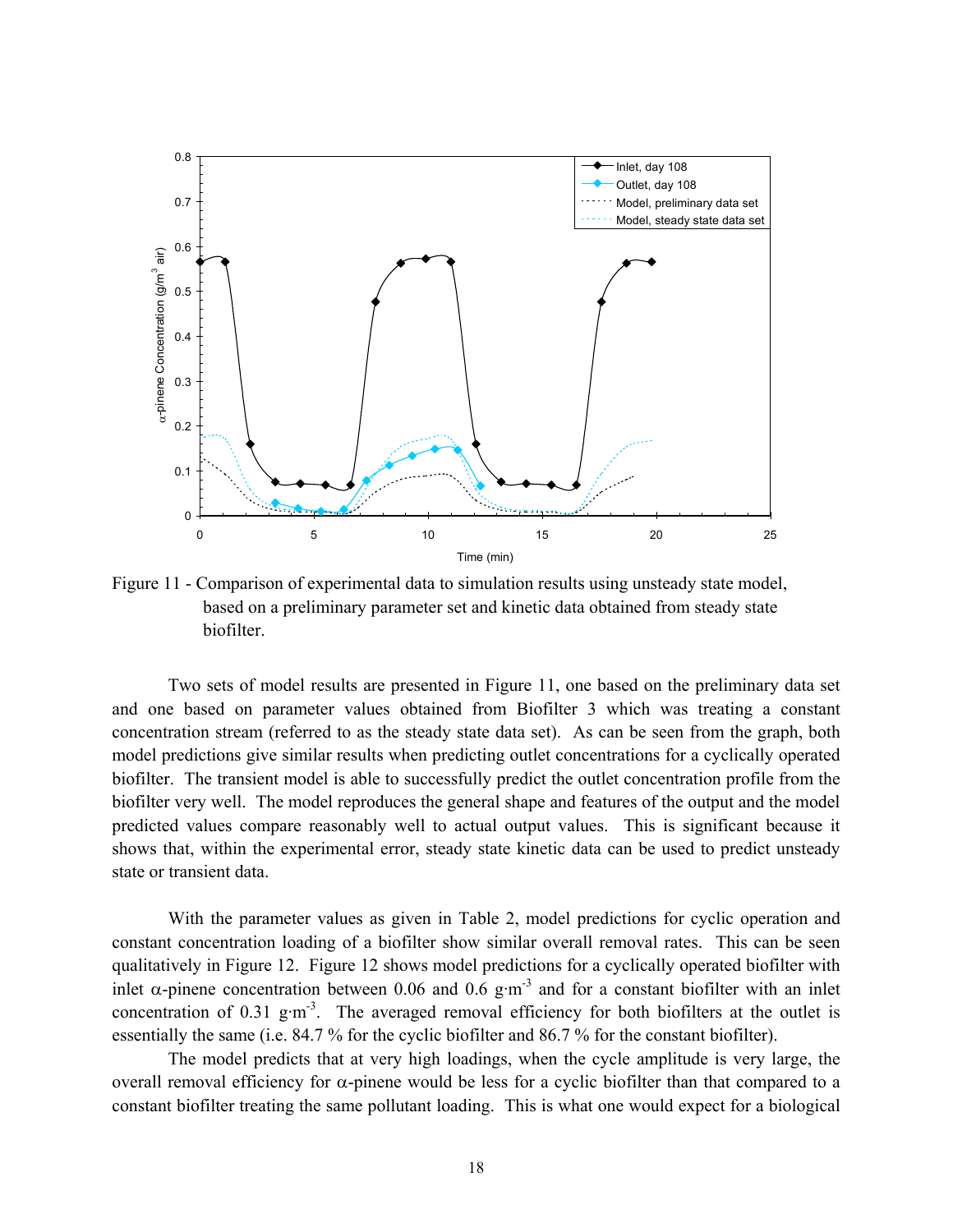system when pollutant removal is independent of concentration. For Monod kinetics, the removal efficiency of a cyclic biofilter and a constant biofilter would be the same as long as the inlet concentrations were within the first order (i.e. concentration dependent) range. As pollutant removal becomes zero order, and therefore, independent of concentration, one would predict the cyclic biofilter to have a lower removal efficiency. Furthermore, the difference in performance would be noticeable if the cyclic biofilter is operating at a true zero order rate (i.e. reaction-limited and not diffusion limited). In the case where the biofilter is diffusion limited the difference in removal may not be significant for a cyclically operated biofilter versus one operating at steady state. In the following section model simulations are used to examine how the kinetic parameters and physical properties of the biofilm affect cyclic and constant concentration.



Figure 12 - Model Predictions for cyclic biofilter and constant concentration biofilter at an average α-pinene inlet concentration of 0.31 g·m<sup>-3</sup>.

Model simulation results

A parametric study was conducted using the unsteady state model to examine how biofiltration performance is affected by the kinetic constants and physical parameters of the biofilm for fluctuating concentration inputs. The parameter values in Table 2 are considered reference values and all relative values of model parameters are based on the table values (eg.  $\mu_{\text{max, rel}} = \mu_{\text{max}}/\mu_{\text{max, ref}}$ where  $\mu_{\text{max. ref}} = 0.0055 \text{ h}^{-1}$ .

The effect of the kinetic parameters is shown in Figure 13. This graph shows how biofilter performance, measured as the average α-pinene removal efficiency, is affected by the maximum specific growth rate of  $\alpha$ -pinene,  $\mu_{max}$ , and the value of the half saturation constant (K<sub>s</sub>).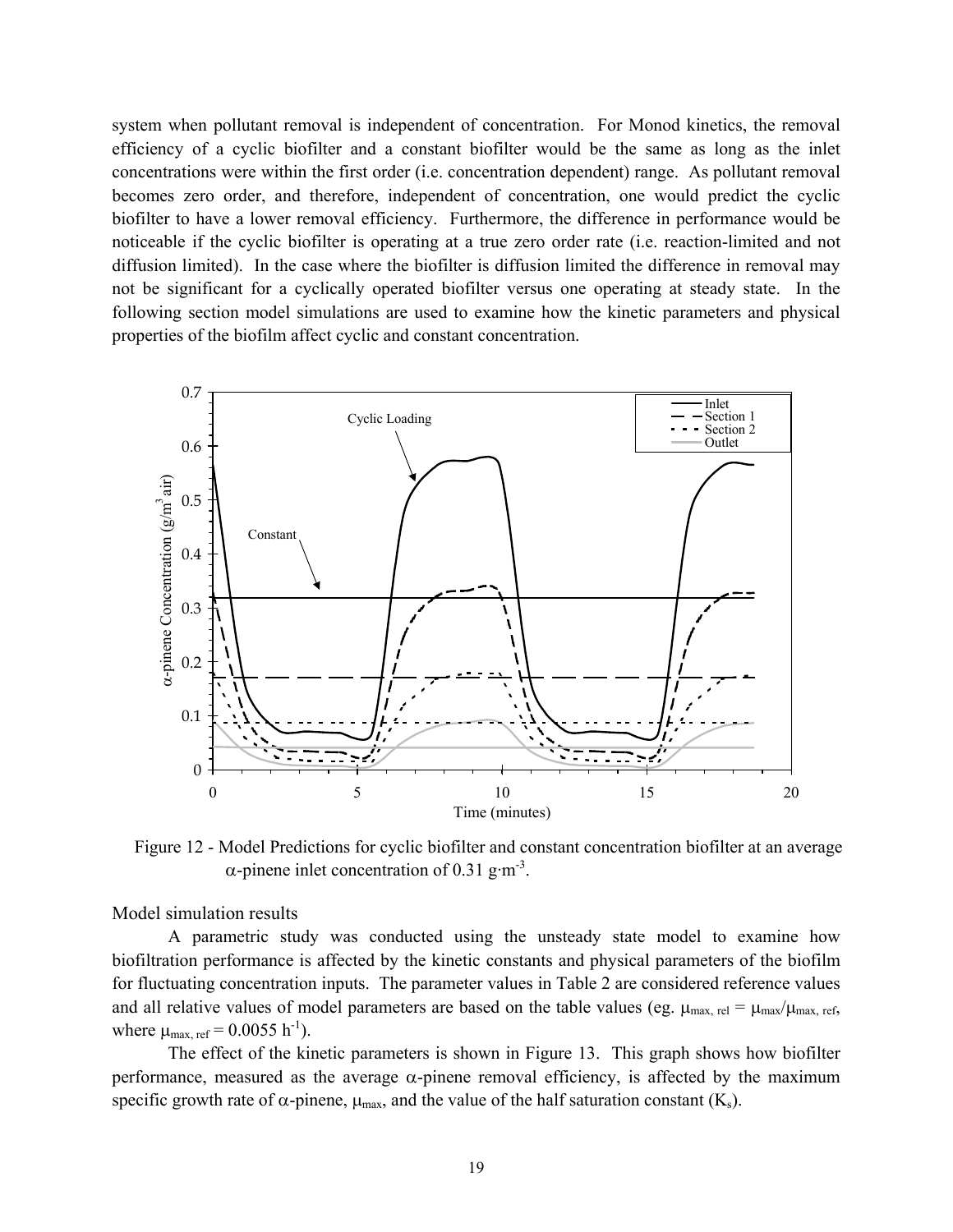

Figure 13 - Effect of kinetic parameters on biofilter performance. Dashed lines represent cyclic biofilter operating at a 10-minute cycle period, solid lines represent constant concentration biofilter.

From Figure 13 it can be seen that the percentage removal increases as the maximum specific growth rate increases. For the range of inlet gas phase concentrations considered, the model predicts a similar effect for both cyclic and constant biofilter operation. The value of the half saturation constant has the opposite affect on biofilter performance. As the value of the half saturation constant increases, the average  $\alpha$ -pinene removal decreases. As the half saturation constant increases, the denominator of Equation [11] increases and the reaction within the biofilter becomes first order, concentration dependent. Conversely, as the value of  $K_s$  decreases, the term on the right hand side of Equation [11] reduces to zero order kinetics, independent of the gas phase concentration. Although barely distinguishable, the simulations for cyclic biofilter performance begins to deviate more from constant biofilter performance as  $K_s$  decreases to very small values.

The effect of the biofilm's physical properties is shown in Figure 14. Simulations show how the removal of  $\alpha$ -pinene is affected by biofilm thickness, effective diffusivity, and microorganism density.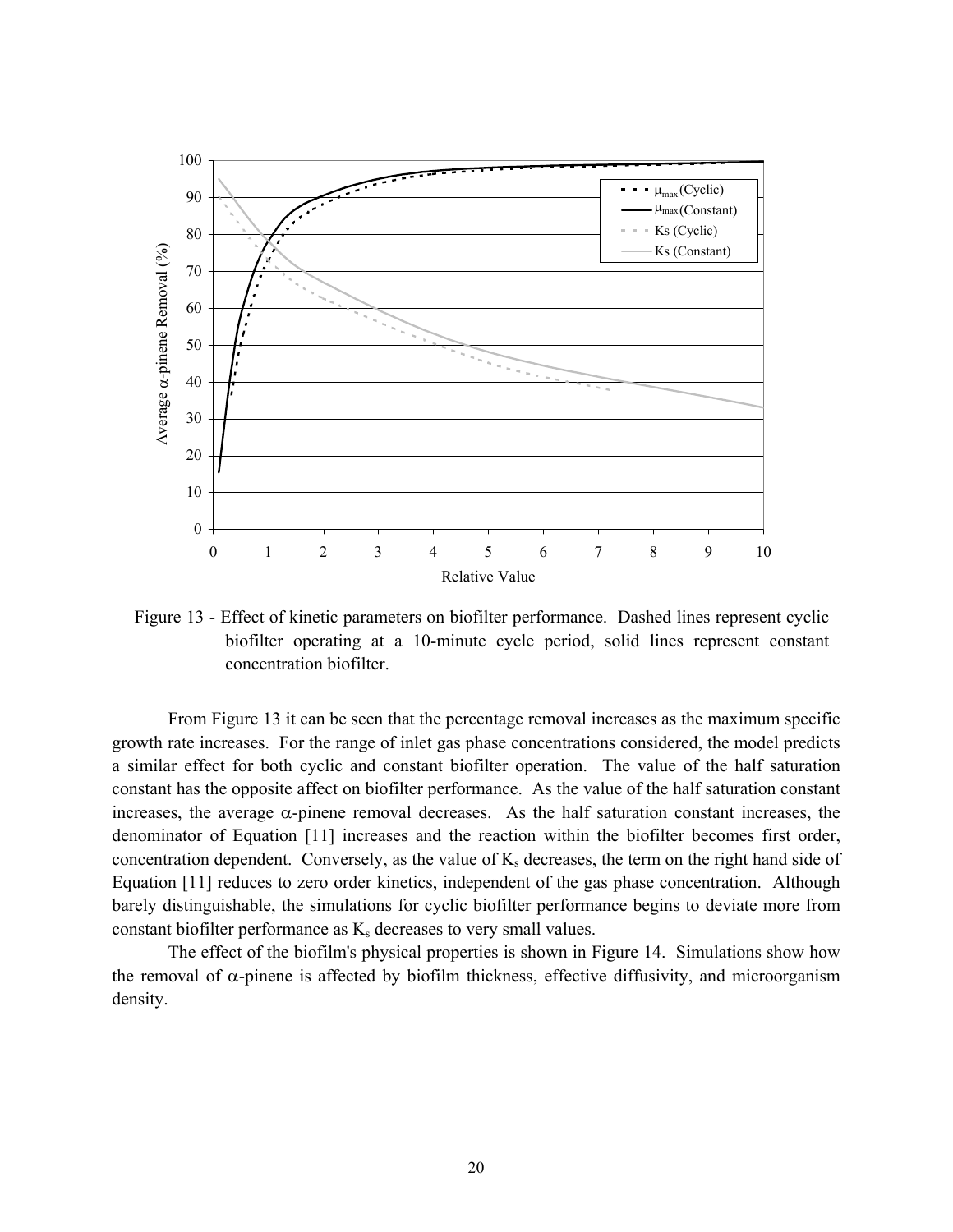

Figure 14 - Effect of the biofilm's physical properties on biofilm performance. Dashed lines represent cyclic biofilter operating at a 10-minute cycle period, solid lines represent constant concentration biofilter.

All three parameters, microorgansim density, effective diffusivity, and biofilm thickness have a positive affect on biofilter performance as their values increase. Microorganism density, X, because of its direct relationship to reaction rate (i.e. like  $\mu_{\text{max}}$ ), has the same affect on biofilter performance as  $\mu_{\text{max}}$  does. For both cyclic and constant concentration simulations, as the microorganism density increases, so does the percentage removal of  $\alpha$ -pinene. The effective diffusivity,  $D_e$ , also positively influences  $\alpha$ -pinene removal, however less so for cyclic operation than for constant concentration biofiltration. As the effective diffusivity increases more  $\alpha$ -pinene diffuses into the biofilm and is available for reaction. Although constant concentration biofiltration would appear to reach true zero order kinetics (i.e. no effect of concentration on removal rate), cyclic biofilter operation would still operate in the diffusion-limited regime during the low part of the concentration cycle. This would explain why cyclic biofiltration performance is less than that for constant operation at very high effective diffusivities. A doubling of the biofilm thickness, δ, shows a slight improvement in biofilter performance, however, practically, this increase is insignificant. A further increase in biofilm thickness has no effect on improving  $\alpha$ -pinene removal. More importantly, biofilm thickness becomes significant to biofilter performance as it becomes increasingly thinner. A thin biofilm affects biofilter performance much in the same way as a low microorganism density would. Conceptually, a thin biofilm may have a smaller number of microorganisms capable of  $\alpha$ -pinene degradation. As the thickness increases, there are more organisms present and therefore the removal of  $\alpha$ -pinene increases. This would be significant at biofilter start-up, and could explain why performance is seen to slowly increase over this time period.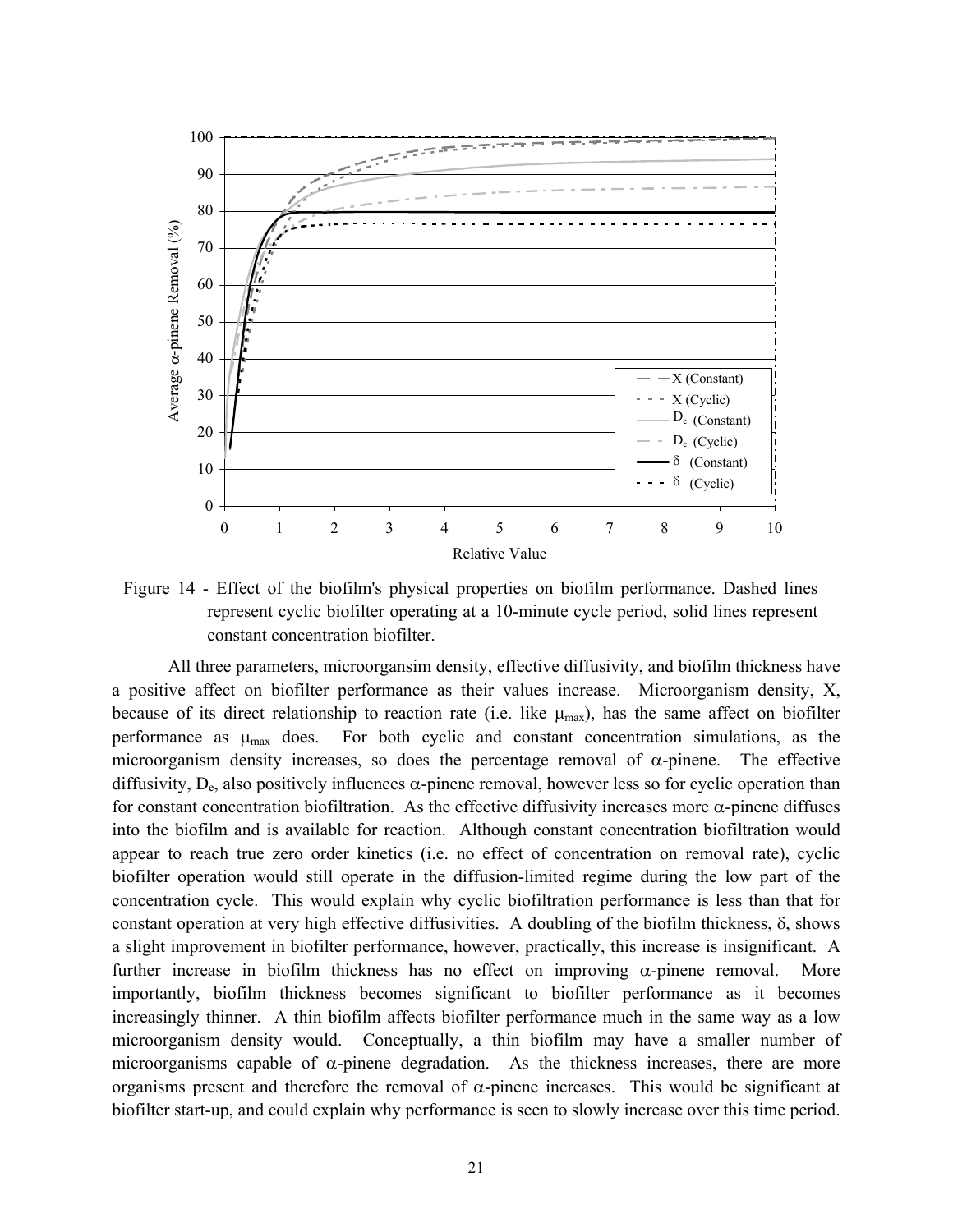The existing model does not currently allow for development of the biofilm from thin to thick. This parameter affects cyclic and constant biofilter operation to the same extent.

A sensitivity analysis on the effect of the relative magnitude of the amplitude of cyclic fluctuations was also performed. For these simulations, the average  $\alpha$ -pinene loading to the constant and cyclic biofilters, operating at a cycle period of 10 minutes, was the same. The relative value of the amplitude was calculated as  $C_{g,max}/C_{g}$ , where  $C_{g,max}$  is the maximum inlet concentration to the cyclic biofilters during the cycle period, and  $C<sub>g</sub>$  is the inlet concentration of the constant concentration biofilter. Figure 15 shows the effect of cycle amplitude on biofilter performance.



Figure 15 - Effect of cycle amplitude on cyclic biofilter performance for different values of the half saturation constant,  $K_s$ . Single data points correspond to constant concentration biofilter operating at same loading rate. The relative value of the amplitude is calculated as  $C_{g,max}$  at the inlet of the cyclic biofilter divided by  $C_g$  at the inlet of the constant biofilter.

This graph shows how biofilter performance for cyclic biofilter operation decreases as the relative magnitude of the cycle amplitude increases. The four curves show how cyclic biofilter performance is affected by different operating values of the half saturation constant, K<sub>s</sub>. For a high value of K<sub>s</sub>, represented by the lowest curve on the graph, the removal of α-pinene approaches first order kinetics, and the affect on biofilter performance is not very significant. In this case, as the cycle amplitude increases (i.e. the relative value of  $C_{g,max}/C_{g}$  gets very large), only a slight decrease in biofilter performance is anticipated. For the uppermost curve on the graph  $(K_s$  is very small), a doubling of the cycle amplitude would result in a decrease in removal efficiency by  $\sim$ 10%. As the cycle amplitude increases even further, poorer performance is expected for cyclic biofilter operation.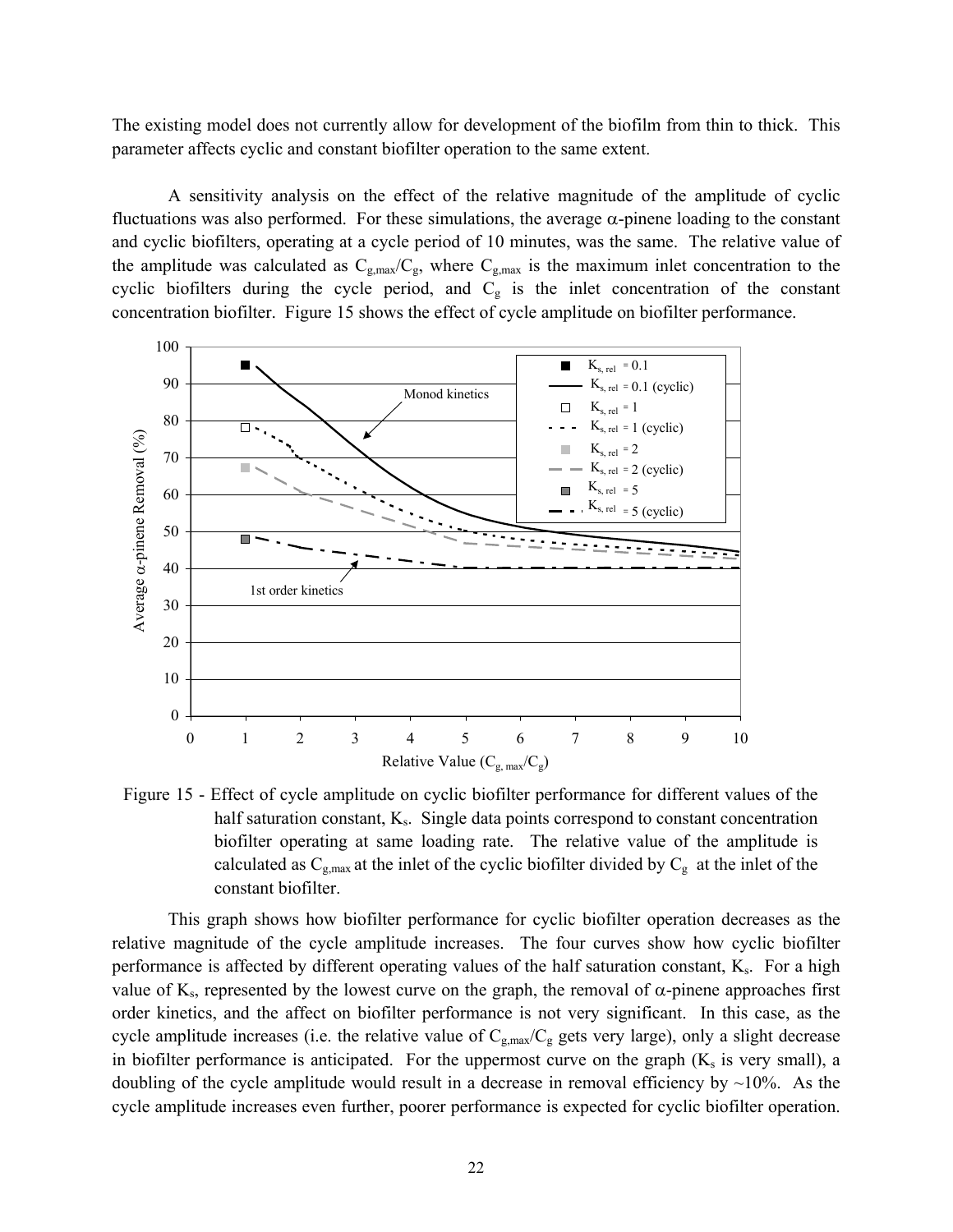The reason for this effect has to do with the reaction kinetics within the biofilter. If operating under purely first order kinetics, cyclic fluctuations should not affect biofilter performance at all, as higher reaction rates would be observed during the high part of the concentration cycle and lower reaction rates would be observed during the low part of the concentration cycle. The average removal efficiency, however, would be the same as for a biofilter operating at constant concentration. For the case of Monod kinetics, operation is at times zero order (i.e. at the inlet of the biofilter), and can approach first order near the exit of the biofilter. As well, when operating at zero order, diffusion limitation may also be an important factor in the removal process. For very low values of  $K_s$ , where the biofilter is operating under zero order reaction kinetics, cyclic biofilter performance will be affected by the extent of diffusion within the biofilm. Figure 16 shows the effect of cycle amplitude on cyclic biofilter performance for different values of the effective biofilm diffusivity, De.



Figure 16 - Effect of cycle amplitude on cyclic biofilter performance for different values of the effective biofilm diffusivity, D<sub>e</sub>. The relative value of the half saturation constant,  $K_{s,rel}$ , is  $K_s/K_{s,ref} = 0.1$ . Single data points correspond to constant concentration biofilter operating at same loading rate. The relative value of the amplitude is calculated as  $C_{g,max}$  at the inlet of the cyclic biofilter divided by  $C_g$  at the inlet of the constant biofilter.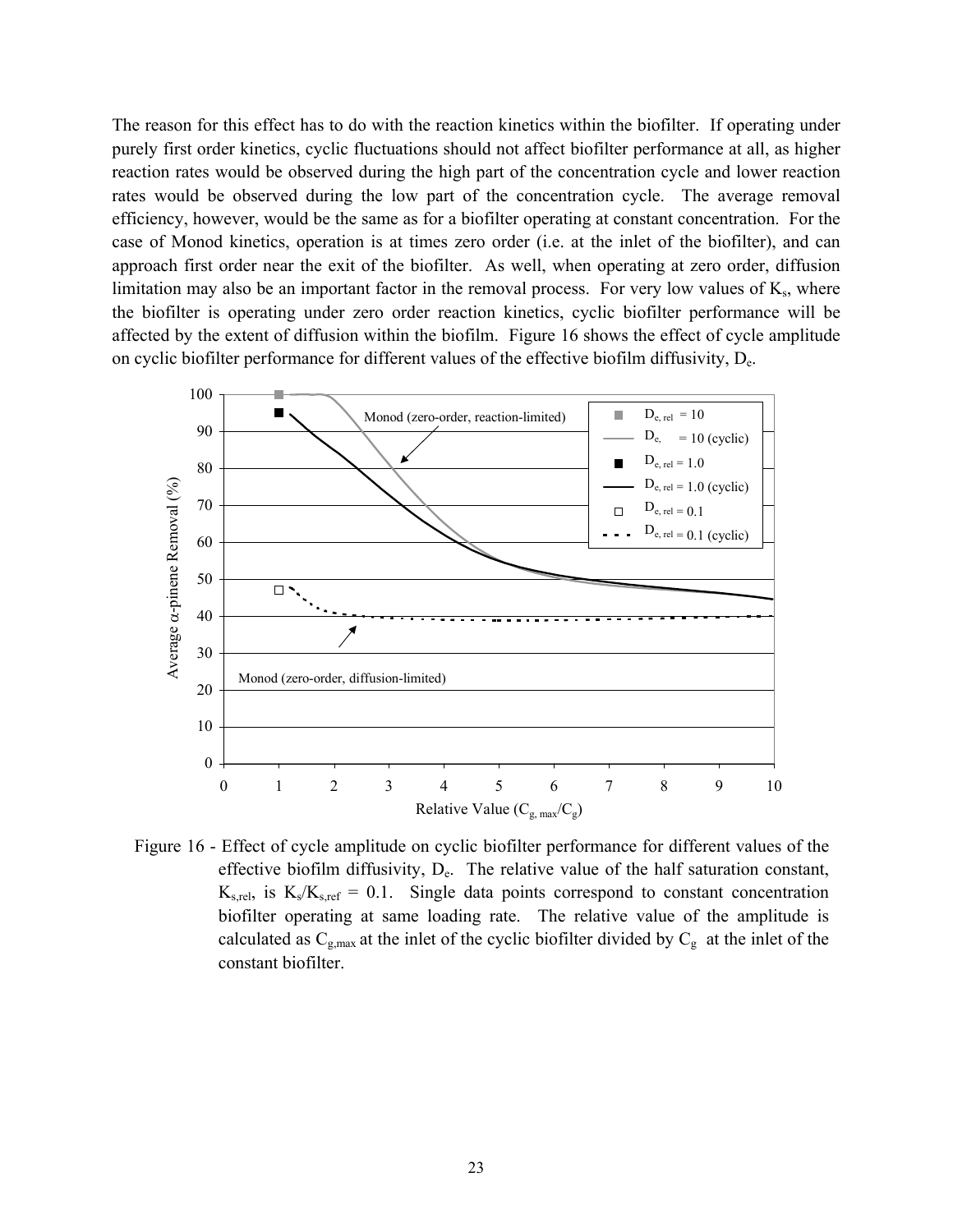For a biofilter that is operating at 100% removal efficiency (essentially an overdesigned biofilter that has excess removal capacity), an increase in the cycle amplitude has no affect on the overall biofilter's performance as can be seen in the horizontal plateau of the uppermost curve. However, as the cycle amplitude increases further, poorer biofilter performance is expected, as the high concentration of pollutant can no longer be treated along the length of the column. As the effective biofilm diffusivity decreases, α-pinene removal is characterized by zero-order diffusion limited kinetics. In this regime a decrease in biofilter performance occurs with increasing cycle amplitude, however, not as much as in the zero order, reaction-limited domain.

Simulations for different values of the effective biofilm diffusivity show how cyclic biofilter operation can sometimes have better α-pinene removal than for constant concentration operation. Figure 17 shows the effect of effective biofilm diffusivity on biofiltration performance for relatively high values of the half saturation constant,  $K_s$ . For large values of  $K_s$ , the biofilter tends to follow first order reaction kinetics. For a constant concentration biofilter, removal of  $\alpha$ -pinene would be concentration dependent along the entire length of the biofilter column. However, for cyclic operation, as the cycle amplitude increases the inlet of the biofilter removes α-pinene under zero order (DL) kinetics and only shifts to first order kinetics at lower concentrations. In this way it is possible for a cyclically operated biofilter to outperform a constant concentration biofilter. This can be seen from the lower two curves of Figure 4.6 which show that for very low values of the effective biofilm diffusivity, increasing the cyclic amplitude actually increases the percentage of  $\alpha$ -pinene removed.



Figure 17 - Effect of cycle amplitude on cyclic biofilter performance for different values of the effective biofilm diffusivity,  $D_e$ , and half saturation constant,  $K_s$ . Single data points correspond to constant concentration biofilter operating at same loading rate. The relative value of the amplitude is calculated as  $C_{g,max}$  at the inlet of the cyclic biofilter divided by  $C_g$  at the inlet of the constant biofilter.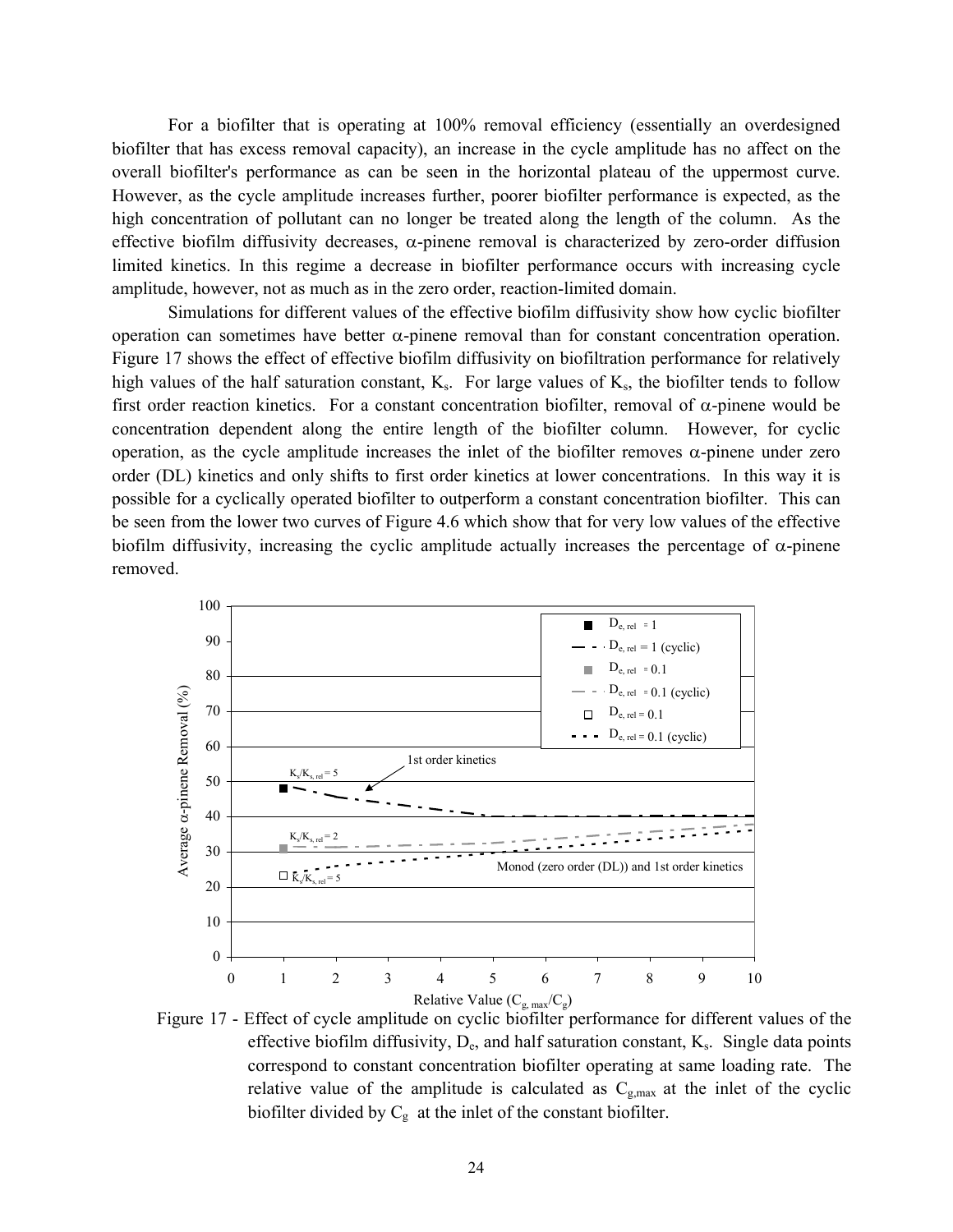From the simulation results it was shown how model parameters have a significant affect on the removal efficiency of  $\alpha$ -pinene for both periodic and constant concentration biofiltration. Furthermore, the simulation results also show how different kinetic regimes within the biofilter influence biofilter performance and how the relative magnitude of the cycle amplitude effects biofilter performance. Table 3 provides a summary of how different kinetic regimes influence the removal efficiency of α-pinene for cyclic and constant concentration biofilters.

|               | Table 3 - Comparison of performance of cyclic biofilter operation versus constant concentration |  |  |  |
|---------------|-------------------------------------------------------------------------------------------------|--|--|--|
| biofiltration |                                                                                                 |  |  |  |

| <b>Kinetic Parameter</b>                               |                             | <b>Cycle Amplitude</b>       |  |
|--------------------------------------------------------|-----------------------------|------------------------------|--|
|                                                        | $C_{\rm g,max}/C_{\rm g}=2$ | $C_{\rm g,max}/C_{\rm g}=10$ |  |
| Monod                                                  |                             |                              |  |
| Zero order $(RL$ and $DL$ <sup>†</sup> and first order | $similar^{\ddagger}$        | poorer                       |  |
| Zero order (DL) and first order                        | similar                     | better                       |  |
| First order                                            |                             |                              |  |
|                                                        | similar                     | similar                      |  |
| Zero order                                             |                             |                              |  |
| RL                                                     | poorer                      | poorer                       |  |
| RL and DL                                              | similar                     | poorer                       |  |
| DL                                                     | similar                     | similar                      |  |

† RL (reaction-limited), DL (diffusion-limited)

‡ similar behaviour is described as within 10% difference in removal efficiency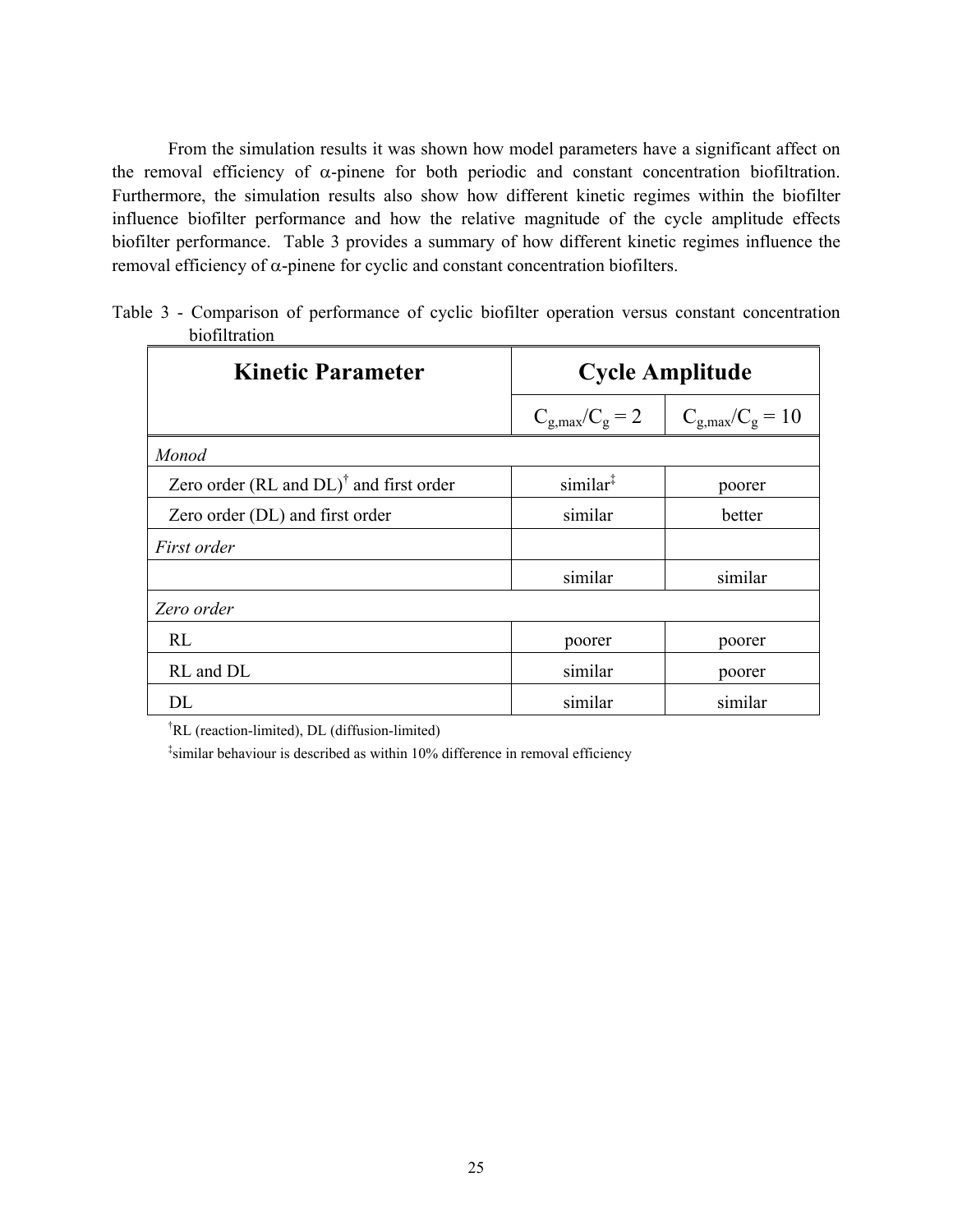# **MANAGEMENT APPLICATIONS**

This project involves the development of a technology that has the potential to help minimize the adverse effects of both the pulp and paper and wood products industries on the air quality of the environment. Biofiltration has the potential to treat distributed sources of volatile organic compounds and odour in a cost effective, efficient manner, utilizing natural and/or waste materials that are available on site and that can be returned to the environment once consumed.

The thrust of this work is to look at how fluctuating pollutant concentrations in waste gases can be treated in a biofilter. Specifically, biofilter performance in the removal of  $\alpha$ -pinene over time is examined during the long-term operation of a biofilter. This work is relevant from an industrial standpoint because it will advance engineering design and operation principles for commercial applications. This work is particularly relevant to this industry since many of the sources amenable to a biofilter (eg. press vents, distributed sources such as tank vents) have non-steady emissions and yet the design is generally based on steady state results.

Experimental results show that short-term transients can be successfully treated in a biofilter. Biofiltration performance for a cyclic (or transient) air emission is comparable to a biofilter treating a constant concentration air emission. Modelling results confirm this view for short term transients. The simulation results further show that the key parameters influencing biofiltration performance for unsteady state operation are the relative magnitude of the concentration fluctuations,  $C_{g, max}/C_{g}$ , and the relative values of the kinetic constants in the Monod equation, namely, the maximum growth rate,  $\mu_{\text{max}}$ , and the half saturation constant,  $K_s$ .

For longer cycle periods (ie. on the order of hours and days) it was shown that as the cycle period increases, biofiltration performance decreases. For a biofilter operating in this type of intermittent mode, a decrease in performance is to be expected each time that the biofilter is 'restarted'. For an evening or overnight shutdown (i.e. 12 hours), the biofilter's recovery time is less than one hour. The recovery time for a cycle period of 6 days (i.e. three day shut-down) is between 6-8 hours.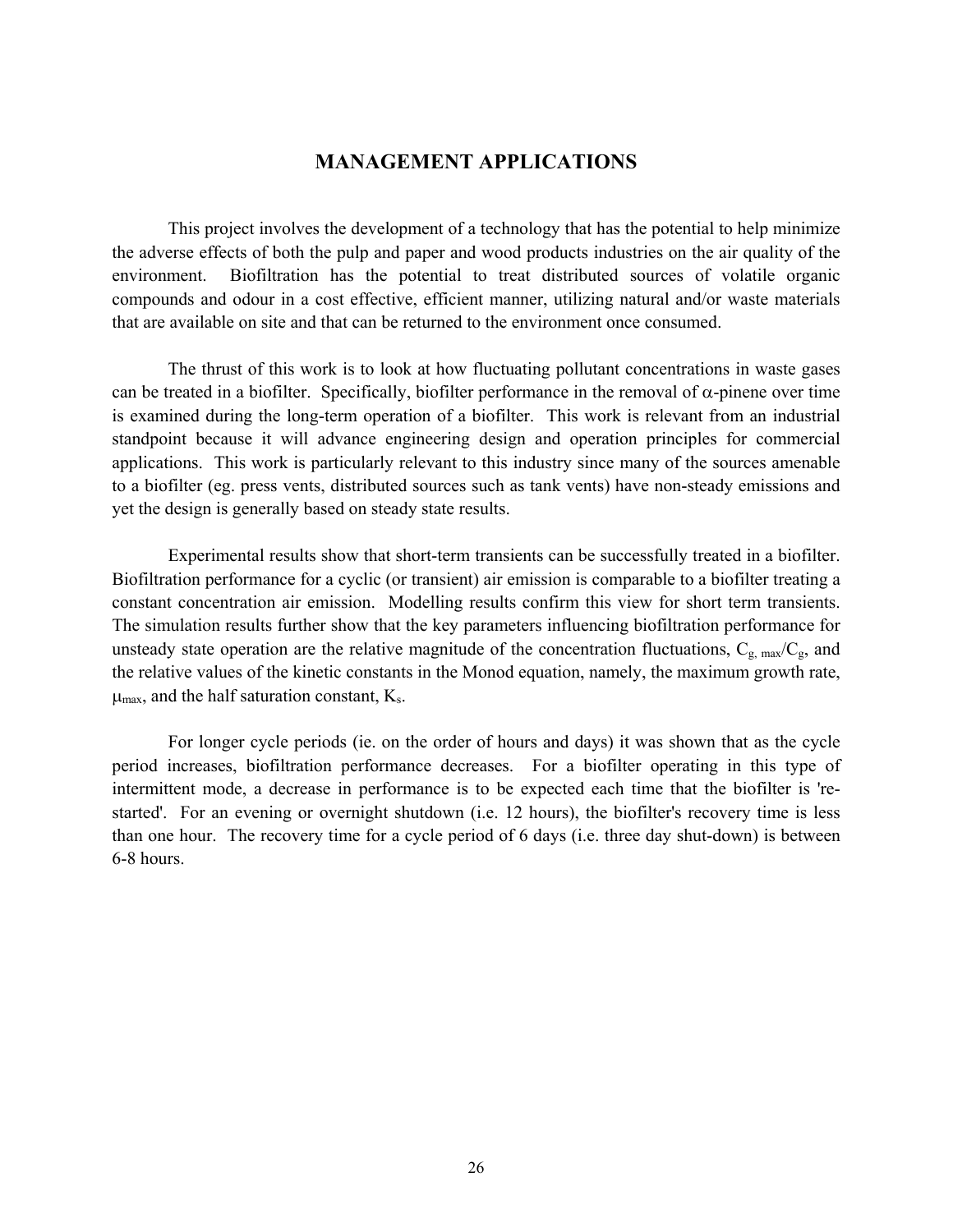# **CONCLUSIONS**

From the experimental and theoretical results it has been shown that:

• There is no significant difference in the removal efficiency of a cyclically operated biofilter in comparison with a biofilter treating a constant concentration stream at the set of operating conditions in this study (cycle frequency of 10 minutes, cycle amplitude of 10 to 60 ppm  $\alpha$ -pinene, and a loading rate of 30 g  $\alpha$ -pinene·m<sup>-3</sup> bed·h<sup>-1</sup>).

• As a first approximation, kinetic parameters obtained from steady state (constant concentration) biofiltration data can be used in the dynamic model developed in this study to describe short-term transient behaviour of the biofiltration process.

• The model predicts similar removal efficiencies for cyclic and constant biofilter operation when inlet concentrations fall within the zero-order diffusion-limited and first-order kinetics regime.

• For biofilters operating on long cycle periods (i.e. hours and days), removal efficiency decreases after periods of non-loading (or non-use); the longer the period of non-loading, the poorer the biofilter's performance at the re-commencement of the 'On' part of the cycle. The recovery time for a cycle period of 24 hours is less than one hour. The recovery time for a cycle period of 6 days is between 6-8 hours.

• The moisture content of the bed and humidity of the inlet waste gas stream are important parameters in biofilter performance. Even after the humidity was restored to the entering waste gas, the biofilters continued to be dry and extra direct water addition to the bed was required before removal efficiencies returned to their previous levels.

• Nutrient addition is necessary to achieve and maintain high levels of  $\alpha$ -pinene removal; a biofilter composed of an 80/20 wood chips/compost mixture has insufficient nutrients to sustain microorganisms capable of  $\alpha$ -pinene degradation.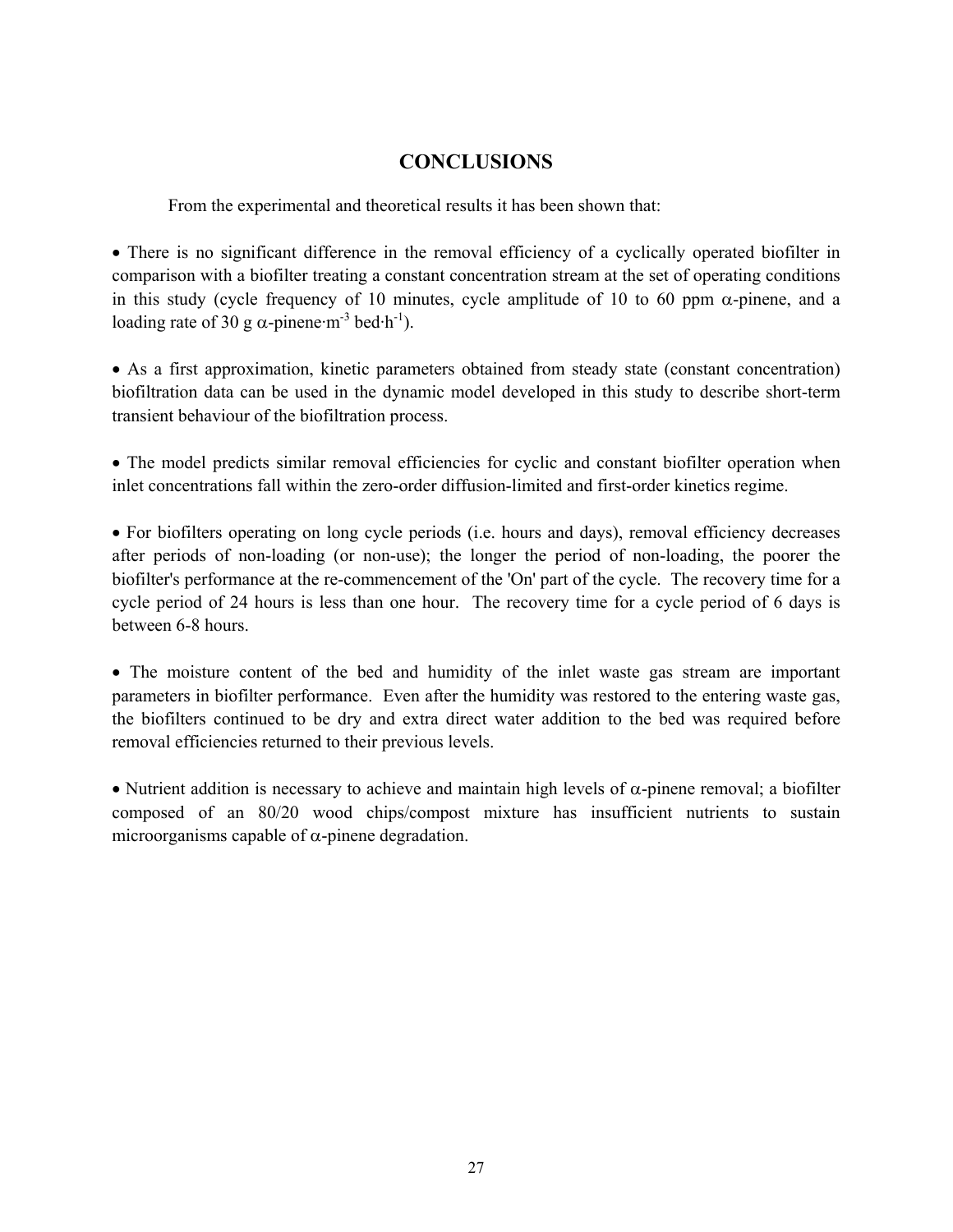# **REFERENCES**

- Baltzis, B.C., Wojdyla, S.M., et al. (1997). Modeling biofiltration of VOC mixtures under steadystate conditions. J. Env. Eng. 123(6): 599-605.
- Beyenal, H., Tanyolaç, A., et al. (1998). Measurement of local effective diffusivity in heterogeneous biofilms. Water Sci. Technol. 38(8-9): 171-178.
- Coleman, R.N. and Dombroski, E.C. (1996). Development of biofilters to scrub emission compounds from wood processing plants. Microbiology Research and Development, Alberta Environmental Centre, Final report submitted to Alberta Economic Development and Tourism.
- Deshusses, M.A., Haimer, G., et al. (1995a). Behavior of biofilters for waste air biotreatment. 1. dynamic model development. Environ. Sci. Technol. 29(4): 1048-1058.
- Deshusses, M.A., Haimer, G., et al. (1995b). Behavior of biofilters for waste air biotreatment. 2. experimental evaluation of a dynamic model. Environ. Sci. Technol. 29(4): 1059-1068.
- Dirk-Faitakis, C. (2000). Biofiltration of unsteady state air emissions: experiment and dynamic model development. PhD, Department of Chemical Engineering and Applied Chemistry, University of Toronto (in progress)
- Fan, L.-S., Leyva-Ramos, R., et al. (1990). Diffusion of phenol through a biofilm grown on activated carbon particles in a draft-tube three-phase fluidized-bed bioreactor. Biotechnol. Bioeng. 35: 279-286.
- Hodge, D.S. and Devinny, J.S. (1995). Modeling removal of a contaminants by biofiltration. J. Environ. Eng. 121(1): 21-32.
- Lamb, L.M. (1994). Best available control technology for wood panelboard furnish material dryers. AIChE Symposium Series, No.302: Advances in Forest Products Environmental and Process Engineering: the 1993 Forest Products Symposia, 90: 9-18.
- Miller, M. (1999). personal communication.
- Mohseni, M. and Allen, D.G. (2000). Biofiltration of mixtures of hydrophilic and hydrophobic volatile organic compounds. Chem. Eng. Sci. 55: 1545-1558.
- Mohseni Tonekaboni, M. (1998). Biofiltration of hydrophilic and hydrophobic volatile organic compounds using wood-based media. Ph. D., Department of Chemical Engineering and Applied Chemistry, University of Toronto
- Nguyen, H.D., Sato, C., et al. (1997). Modeling biofiltration of gas streams containing TEX components. J. Env. Eng. 123(6): 615-621.
- Sears, G., Pride, C., et al. (1995). Biological gas cleaning technologies creating opportunities for Canadian industry. Environment Canada, TS-33.
- Shareefdeen, Z. and Baltzis, B.C. (1994). Biofiltration of toluene vapor under steady-state and transient conditions: theory and experimental results. Chem. Eng. Sci. 49(24A): 4347-4360.
- Shareefdeen, Z., Baltzis, B.C., et al. (1993). Biofiltration of methanol vapour. Biotechnol. Bioeng. 41: 512-524.
- Tang, H.-M. and Hwang, S.-J. (1997). Transient behavior of the biofilters for toluene removal. J. Air Waste Manage. Assoc. 47(11): 1142-1151.